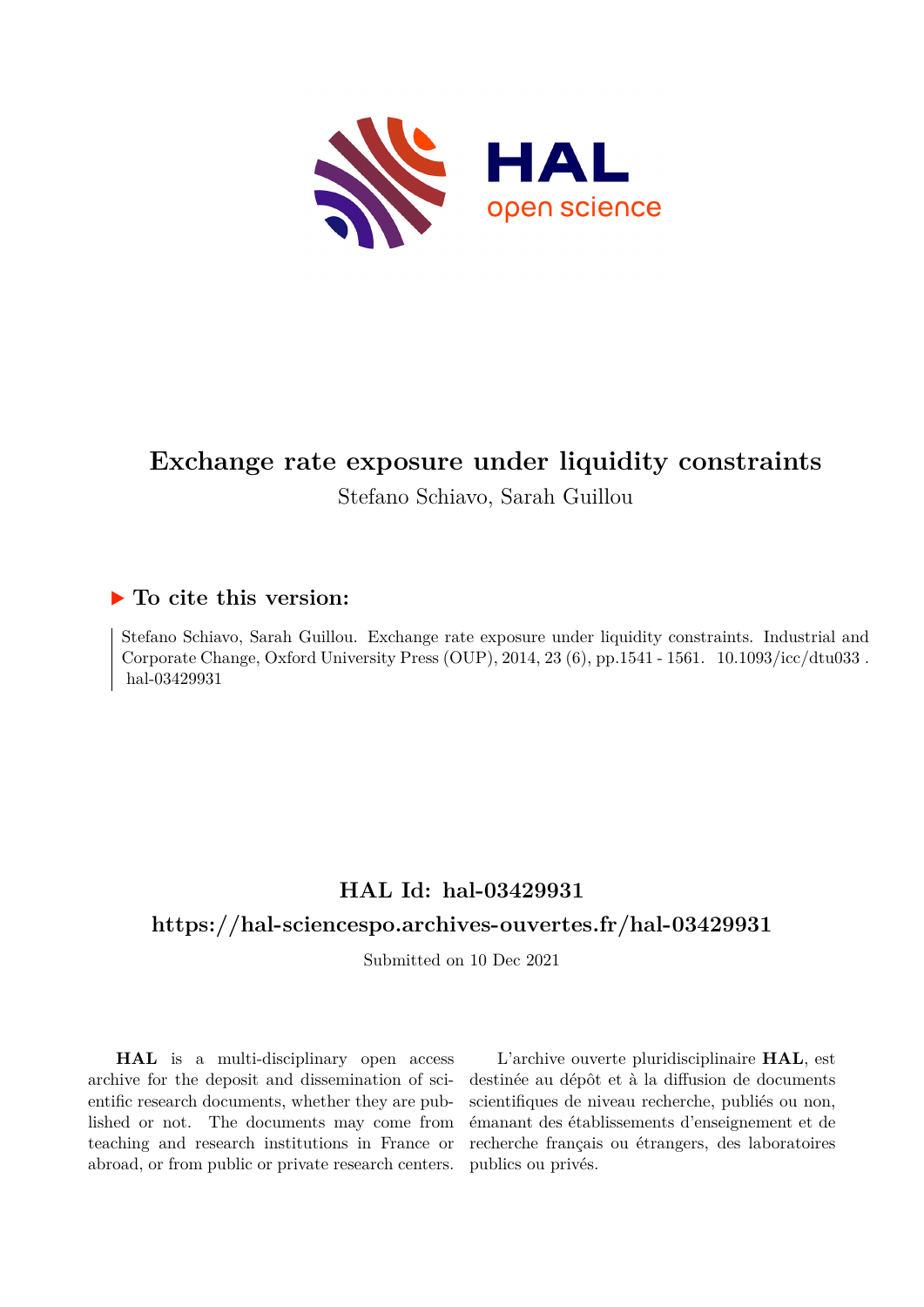Industrial and Corporate Change, pp. 1–21 doi:10.1093/icc/dtu033

# Exchange rate exposure under liquidity constraints

Sarah Guillou\* and Stefano Schiavo\*\*'

This article presents a simple model in which exporting firms are heterogeneous, both in terms of productivity and liquidity, with the latter being affected by exchange rate changes. This configuration is used to analyze the profits sensitivity to exchange rate changes. The originality of the article lies in the assumption that exchange rate shocks can either boost or depress liquidity, thus allowing one to study exposure in different scenarios. The model predicts that the sensitivity of a firm's profits to exchange rate changes depends on its financial condition: an increase in the cost of external funds makes profits less sensitive to exchange rate shocks when a firm's liquidity decreases following a depreciation of the domestic currency. The predictions of the model are tested using a large data set of French exporting firms: results confirm that for firms whose liquidity is negatively correlated with exchange rate movements, an increase in financial costs lowers exposure.

JEL classification: F23, F31, G32.

### 1. Introduction

This article investigates the interaction between exchange rate changes and liquidity constraints, and their joint effect on the profits of exporting firms. The topic is particularly relevant in the present context, where external financial resources are still scarce as a result of the financial crisis, and currency values are fluctuating widely. The article both contributes to the growing body of literature that examines the role played by financial factors in determining firm behavior in international

<sup>†</sup>Main author for correspondence.

- The Author 2014. Published by Oxford University Press on behalf of Associazione ICC. All rights reserved.

<sup>\*</sup>OFCE SciencesPo, SKEMA Business School and GREDEG UMR CNRS 7321. e-mail: sarah.guillou@sciencespo.fr

<sup>\*\*</sup>School of International Studies and Department of Economics and Management, University of Trento and OFCE SciencesPo., via T. Gar 14, 38122 Trento, Italy. e-mail: stefano.schiavo@unitn.it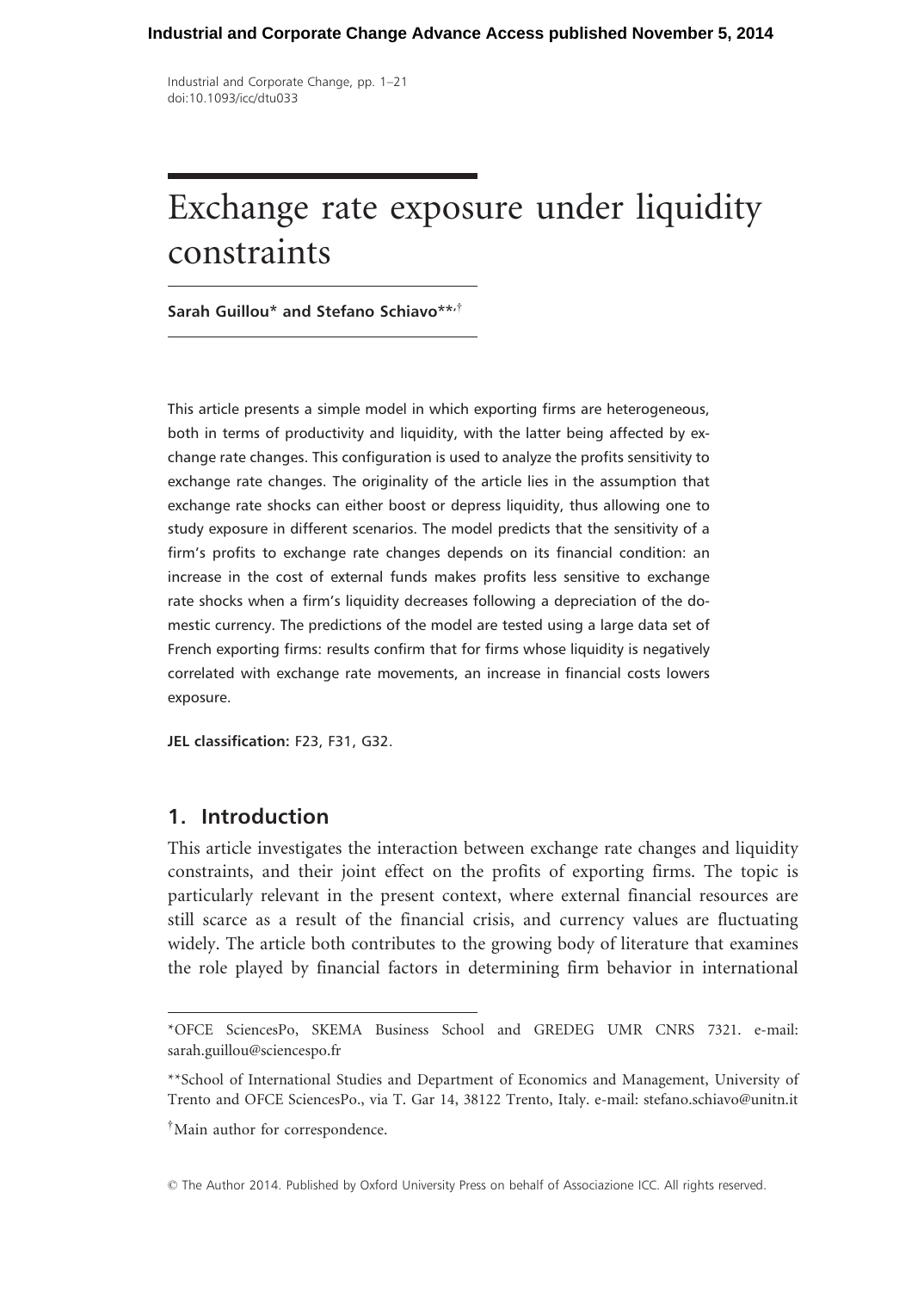markets, and increases our understanding of the relationship between exchange rates and exports.

It is well known that exchange rate fluctuations have relatively little effect on aggregate export flows. Recently, a number of studies have exploited newly available data sets to address the issue from a firm-level perspective, showing that aggregate stability hides a much more complex picture, and that, depending on their specific characteristics, firms may react very differently to the same exogenous disturbance (Muûls, 2008; Berman et al., 2012). Strasser (2013), for instance, claims that incomplete pass-through, whereby firms decide to absorb part of an exchange rate fluctuation to stabilize their prices, is determined by financial constraints at the firm level. Similarly, Héricourt and Poncet  $(2013)$  find that real exchange rate volatility negatively affects both the intensive and the extensive margins of export. Their analysis of a sample of Chinese firms shows that this negative effect is much stronger for financially constrained firms, and is magnified by weak financial development.

While most of the existing literature investigates the impact of exchange rate movements either on export quantities or prices, here we focus on profits. They are, at least according to economic theory, the main goal of firms, a major index of performance, and a crucial determinant of firm investment and growth. Indeed, theory suggests that firms take decisions on the basis of (discounted) profits whenever they have to commit resources. This is also true for export and other international activities and the associated fixed costs.

This article looks at the interaction between exchange rate fluctuations, financial conditions, and profits and provides evidence that financial factors affect the way profits react to exchange rate movements. Disregarding financial aspects of an exchange rate change, a depreciation of the domestic currency is expected to give exporters a cost advantage that increases their profitability. The article shows that the story is more complicated: a firm facing higher financing costs due to greater reliance on external credit is less able to take advantage of a depreciation. Moreover, a depreciation may either increase or decrease the liquidity of a firm, affecting its need for external finance and, because of the higher cost of external relative to internal funds, will impact its marginal costs. But the change in liquidity in response to the exchange rate change may depend on the macroeconomic shock that triggered the exchange rate change or on firms' characteristics.

Although a number of authors has investigated how a firm's dependence on imported inputs can change its response to exchange rate fluctuations (e.g. Nucci and Pozzolo, 2001; Greenaway et al., 2010), and others have shown that financial constraints change how real exchange rate fluctuations affect exporters' behavior and pricing decisions (see Strasser, 2013; Héricourt and Poncet, 2013), this is the first article that demonstrates that the severity of liquidity constraints, and the cost of financing may themselves be functions of the exchange rate. The impact of exchange rate movements on exporter profits thus depends on the interplay between currency fluctuations and firms' financial conditions.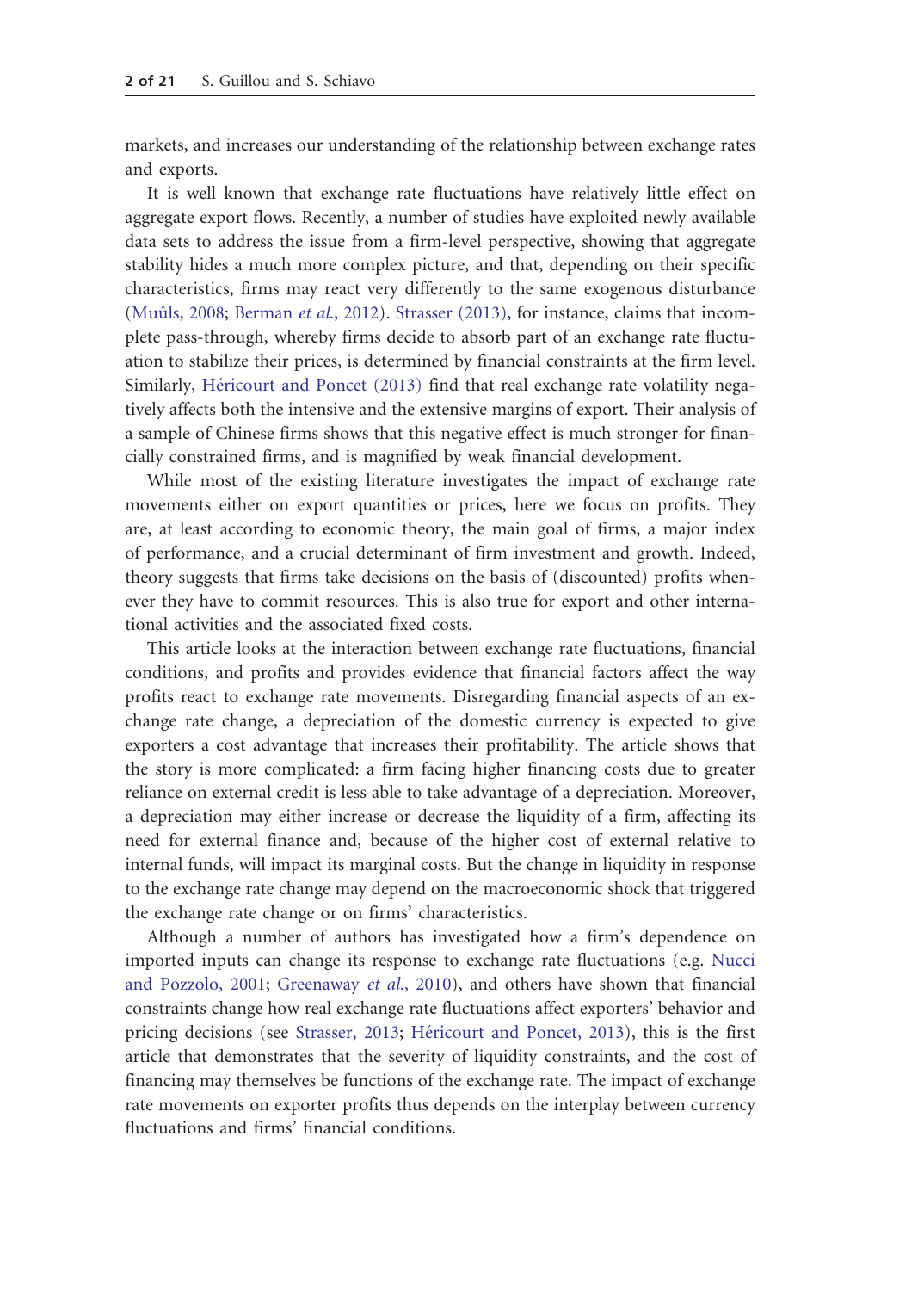Our results are similar to the conclusions reached by Devereux *et al.* (2006) in the open-economy macroeconomics literature: they find that financial market imperfections magnify the effect of exchange rate volatility, making stabilization much harder than in perfect financial markets. Here we go beyond the aggregate results by showing one possible way to microfound the relationship between the exchange rate and a firm's financial conditions, and by showing that the latter affects how firms respond to currency fluctuations.

More specifically, the article links the literature on heterogeneity, finance, and export with the more classic issue of exchange rate exposure, defined as the sensitivity of profits to exchange rate changes.<sup>1</sup> We develop a simple model in which exporting firms are characterized by heterogeneous productivity and are endowed with a certain amount of liquidity with which they have to cover both fixed and variable costs. When firms are short of liquidity, they resort to external finance, which comes at a higher cost. Exchange rate movements affect both revenues and costs. They also influence liquidity, thereby having a further indirect impact on a firm's profits. The model gives rise to a number of testable implications which are investigated using a rich data set comprising information on around 30,000 French exporting firms over the years 1995–2007.

Consistent with the model we find that the impact of exchange rate variations on profits is heterogeneous across firms, and it crucially depends on the financial health of a firm. Furthermore, the effect is mediated by the nature of exchange rate shocks, and their interplay with firms' financial position. Then, since a depreciation does not have an homogeneous effect on firms, these results also contribute to explain why the aggregate effect of exchange rate movements on trade is generally not as strong as expected.

The article is organized as follows: Section 2 presents the model and derives the main testable implications. Section 3 describes the data, while Section 4 discusses the results of the empirical analysis. The last Section highlights some possible paths for future research and presents our conclusions.

### 2 The model

The article builds on a recent contribution by Buch et al. (2010) to derive a model based on heterogeneous firms engaged in exporting activities, which may face liquidity constraints, defined as the need to finance their fixed and variable costs using (costlier) external financial resources.

Although our work is rooted in the new-new trade theory and belongs to the family of Melitz-type (2003) models, we avoid modeling explicitly the selection effect

<sup>&</sup>lt;sup>1</sup> Exposure has long been studied in the finance literature Bodnar et al. (2002); Muller and Verschoor (2006), by relating firms' stock market return to exchange rate changes.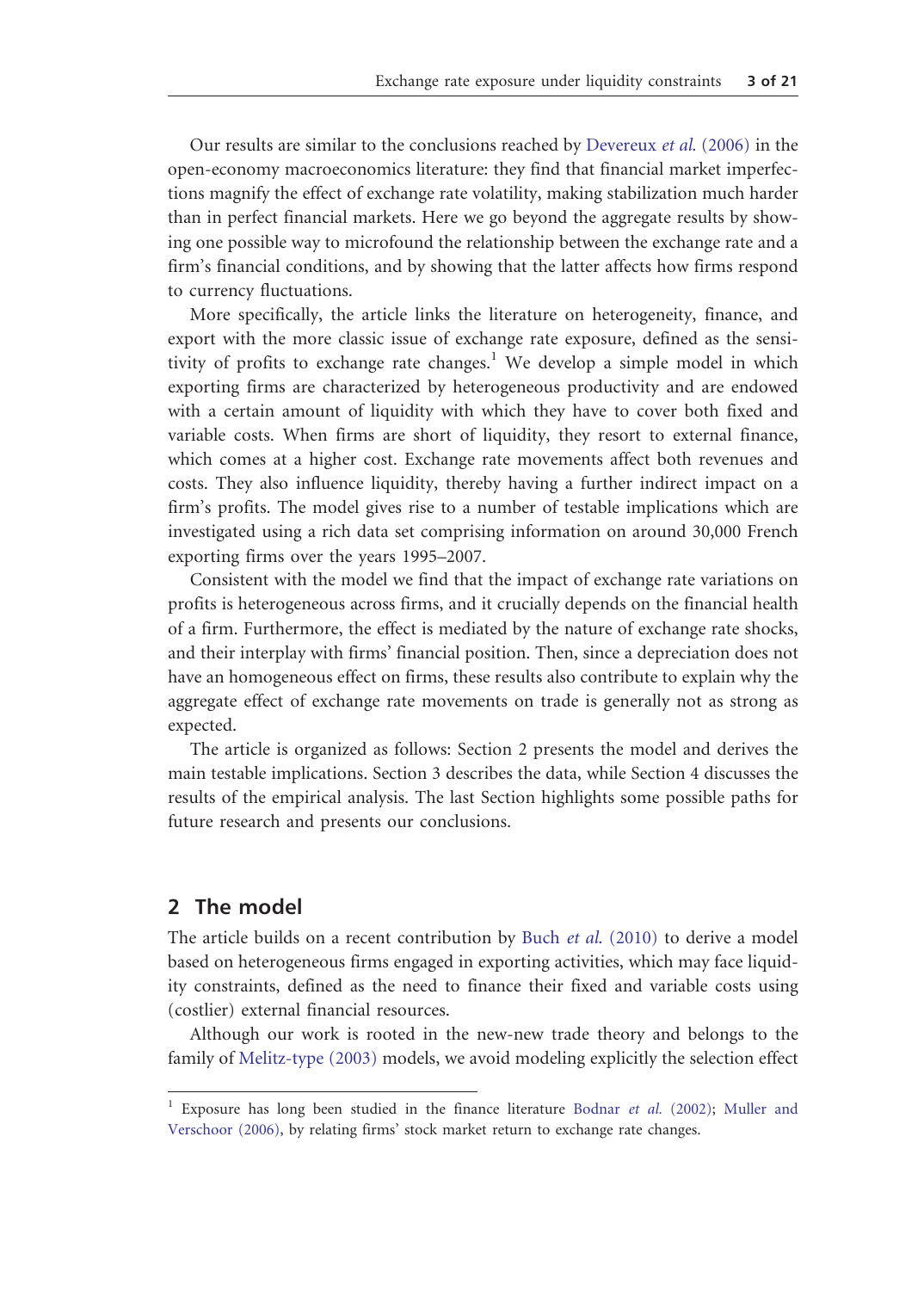that results in the usual segmentation between exporting and non-exporting firms, concentrating instead on the former.

Firms face a fixed entry cost F, plus a constant marginal cost  $(ec+d)/\beta_i$ , where  $\beta_i$ captures (firm-specific) productivity, ec is the imported component of the cost (such as imported intermediate materials), e is the exchange rate (domestic currency units per foreign currency), and d is the domestic part of variable costs.

Demand is derived from the usual monopolistic competition setup in which consumer preference is characterized as a constant elasticity of substitution (CES) utility function:

$$
U = \left(\int\limits_i x(i)^{\frac{\sigma-1}{\sigma}} di\right)^{\frac{\sigma}{\sigma-1}}
$$
 (1)

where  $x(i)$  is the consumption of variety i and  $\sigma > 1$  is the elasticity of substitution. Utility maximization subject to the constraint of total expenditure being lower or equal to R yields the demand faced by each firm, which takes the usual form:

$$
x_i = \frac{Rp_i^{-\sigma}}{P^{1-\sigma}}
$$
 (2)

with  $p_i$  being the price charged by firm i (i.e. the price of variety i) and P =  $\int_{i}^{1} p(i)^{1-\sigma} di)^{\frac{1}{1-\sigma}}$  the overall price index.

We further assume—again following Buch *et al.* (2010)—that the firm possesses a certain amount of cash  $L_i$  that can be used to finance its fixed and variable costs. The idea here is that these costs need to be met in advance. The opportunity cost of internal finance (i.e. the outside option for investing  $L_i$ ) is normalized to 1. When firms have to finance their costs through external financial resources (i.e. when  $L_i < \frac{ec+d}{\beta_i}x_i + F$ ), they have to pay a firm-specific premium  $\tilde{\phi}_i > 1$ . This premium is firm-specific because it depends on the firm's debt structure, financial situation, and reputation. Exporting firms also face an iceberg transport cost  $\tau > 1$ , which is assumed to be equal for all exporting firms.

Profits are given by the following expression:

$$
\pi_i = \frac{ep_i x_i}{\tau} - \phi_i \left[ \frac{ec + d}{\beta_i} x_i + F - L_i \right] - L_i \tag{3}
$$

We introduce a relationship between liquidity and exchange rate shocks, in a way similar to Dekle and Ryoo (2007). To do this we need first to assume that the exchange rate is hit by a random macroeconomic shock  $\varepsilon$  with zero mean and finite variance  $v_{\varepsilon}$ 

 $e = \overline{e} + \varepsilon$  (4)

This shock can be either positive, implying a depreciation, or negative, implying an appreciation of the domestic currency given our definition of the exchange rate. At the same time, we suppose that this macroeconomic shock,  $\varepsilon$ , will affect the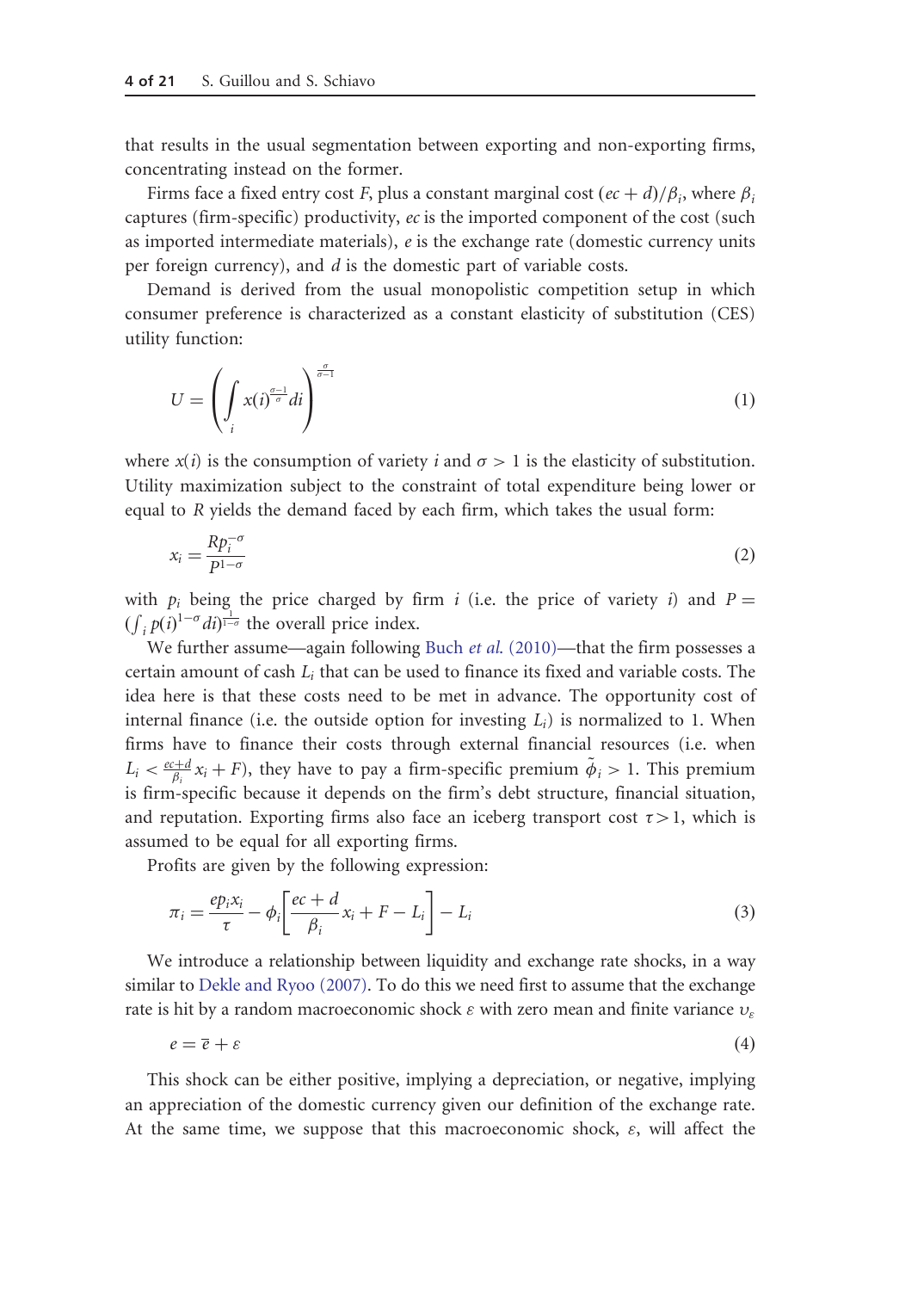amount of liquidity a firm can rely on. This assumption is a simple way of capturing the fact that the exchange rate and sales are jointly determined by underlying macroeconomic variables (see for instance Russ, 2007). Hence,

$$
L_i = \overline{L}_i(1 + \alpha \varepsilon) \tag{5}
$$

where  $\alpha$  represents the correlation between the firm's liquidity and the random shock (as in Dekle and Ryoo, 2007). According to this formulation, the effect of a macroeconomic shock on firm liquidity depends on the correlation between the latter and exchange rate movements.<sup>2</sup>

Although modeling the determinants of the correlation  $(\alpha)$  is beyond the scope of this article, we can nevertheless conjecture that its sign depends on both the nature of the macroeconomic shock (monetary, fiscal, or trade policy changes, productivity or labor supply shocks, ...) and on firm- and industry-specific characteristics that affect the reactions to these disturbances.

Consider for instance a depreciation of the exchange rate (i.e. a positive shock,  $\varepsilon > 0$ ). The sign of  $\alpha$  will determine whether the depreciation will ease or tighten the liquidity constraint. If  $\alpha > 0$ , then liquidity increases. This could be the result of an expansionary monetary policy shock which, by lowering interest rates, leads to a depreciation of the domestic currency and to higher demand and liquidity. On the other hand, if  $\alpha < 0$  then liquidity goes down following a depreciation. A macroeconomic supply side shock, e.g. an increase in the oil price, would increase costs and trigger a depreciation of the exchange rate aimed at restoring the trade balance. At the same time, firms are more likely to be constrained since their costs are higher. This is more likely to happen for firms (or sectors) that are highly dependent on imported inputs. Moreover, a depreciation lowers the value of domestic assets in terms of foreign currency, reducing firms' ability to access foreign financial resources (a similar argument is used in Chaney, 2013, to explain why an appreciation of the domestic currency, by increasing the relative value of domestic assets, may ease access to foreign markets).

Table 1 summarizes the different possibilities. As Dekle and Ryoo (2007), in the rest of the article we simply assume  $\alpha \neq 0$  to impose as little structure as possible on the model.

At this point we can study the effect of an unexpected exchange rate change (i.e. a shock) on profits. We assume that when liquidity constraints are binding, and firms

<sup>&</sup>lt;sup>2</sup> This formulation also states that the extent of the effect of the macroeconomic shock on the liquidity available depends on the given liquidity level. This is coherent with the idea that liquidity reflects the history of the firm performance. More productive firms should have more liquidity as a result of greater profit accumulation. At the same time, more productive firms are likely to be larger exporters. Thus firms with higher liquidity are expected to be the larger exporters and therefore more exposed.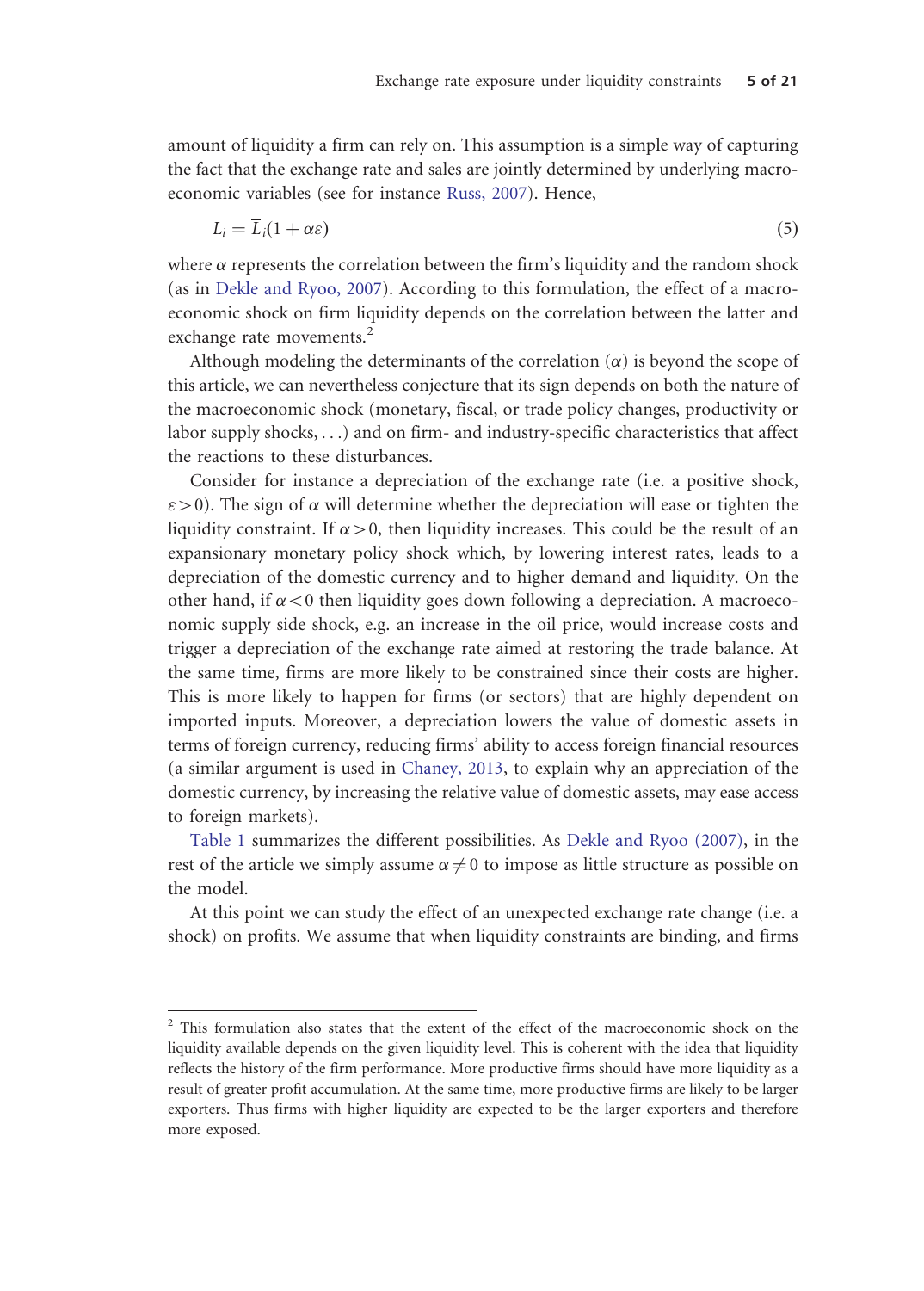| Shock               | $\alpha > 0$         | $\alpha$ < 0         |  |  |
|---------------------|----------------------|----------------------|--|--|
| Depreciation        | Increases liquidity  | Decreases liquidity  |  |  |
| $(\varepsilon > 0)$ | Eases constraints    | Tightens constraints |  |  |
| Appreciation        | Decreases liquidity  | Increases liquidity  |  |  |
| $(\varepsilon < 0)$ | Tightens constraints | Eases constraints    |  |  |

Table 1 Effects of shocks depending on  $\alpha$ 

have to rely on external financial resources, they face a higher cost. Normalizing the opportunity cost of internal finance to 1 we get:

$$
\phi_i = \begin{cases}\n1 & \text{if } \overline{L}_i(1 + \alpha \varepsilon) \ge \frac{ec + d}{\beta_i} x_i + F \text{ (no liquidity constraint)} \\
\tilde{\phi}_i > 1 \text{ if } \overline{L}_i(1 + \alpha \varepsilon) < \frac{ec + d}{\beta_i} x_i + F \text{ (liquidity constraint)}\n\end{cases}
$$

We can now rewrite the profit equation (3) as

$$
\pi_i = \frac{e p_i x_i}{\tau} - \phi_i \left[ \frac{e c + d}{\beta_i} x_i + F - \overline{L}_i (1 + \alpha \varepsilon) \right] - \overline{L}_i (1 + \alpha \varepsilon).
$$
\n(6)

Firms maximize profits in their own currency and set prices in foreign currency. The first order condition for profit maximization is

$$
\frac{\partial \pi_i}{\partial p_i} = \frac{ex_i}{\tau} - \frac{eRp_i\sigma p_i^{-\sigma - 1}}{\tau P^{1 - \sigma}} + \frac{\sigma\phi_i(e_c + d)Rp_i^{-\sigma - 1}}{P^{1 - \sigma}\beta_i} = 0
$$
\n<sup>(7)</sup>

The optimal price charged by firm  $i$  is thus

$$
p_i^* = \frac{\phi_i \tau (ec + d)}{\beta_i e} \frac{\sigma}{\sigma - 1}
$$
\n(8)

whereas

$$
x_i^* = \frac{R}{P^{1-\sigma}} \left( \frac{\phi_i \tau(e c + d)}{\beta_i e} \frac{\sigma}{\sigma - 1} \right)^{-\sigma} \tag{9}
$$

defines the optimal quantity exported, i.e. the intensive margin.<sup>3</sup>

<sup>&</sup>lt;sup>3</sup> From equation (9) it is easy to derive the exchange rate elasticity of exports  $dln(x_i^*)/dln(\varepsilon) = \sigma(1 - \gamma) > 0$ , where  $\gamma = ec/ec + d$  is the share of imported marginal costs in total marginal cost. Since this elasticity is not affected by financial variables, and the issue has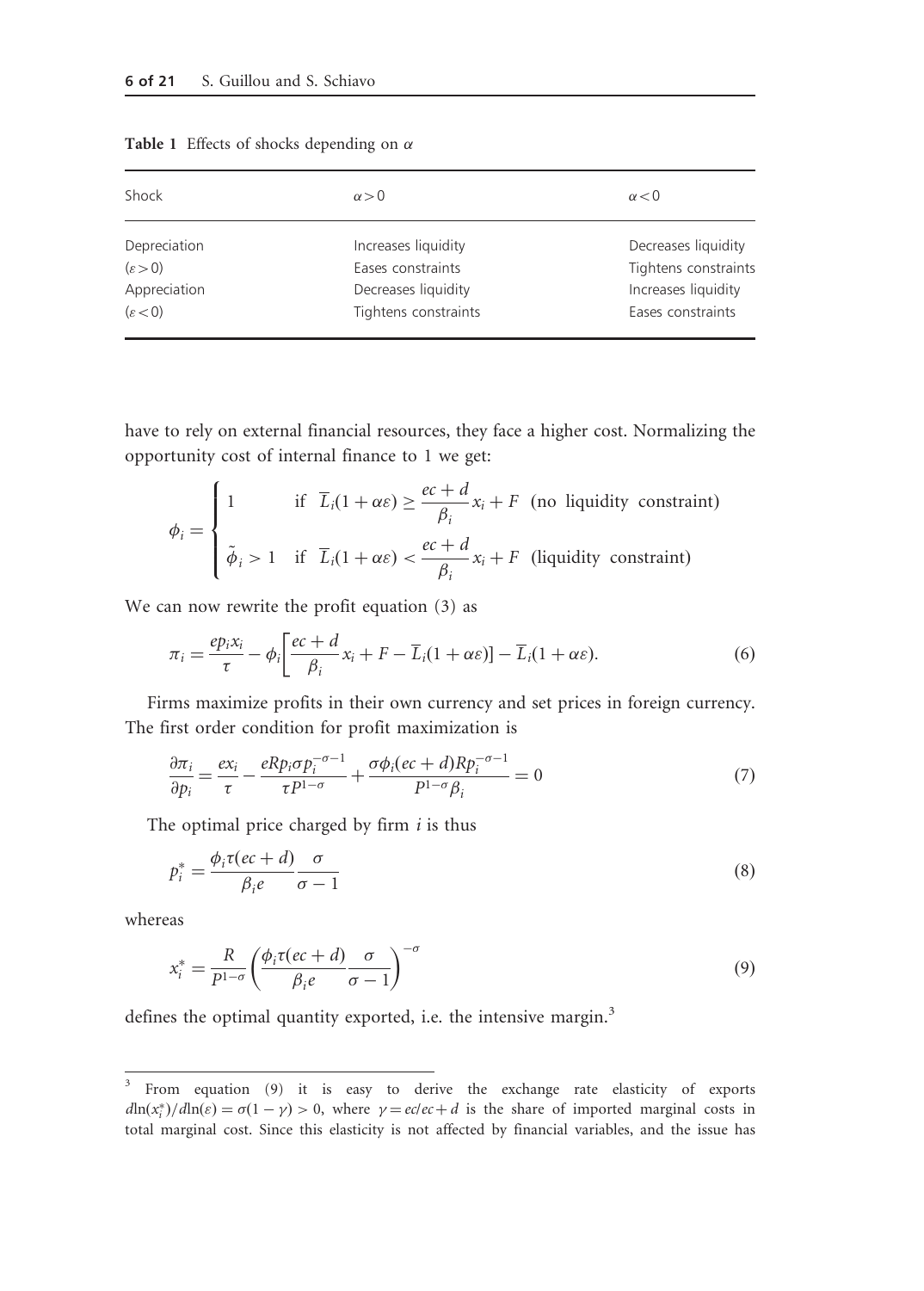Profits can be obtained by plugging the expressions for optimal price (8) and quantity (9) into equation (6):

$$
\pi_i^* = \frac{eR}{\tau} \left(\frac{p_i}{p}\right)^{1-\sigma} - \phi_i \frac{ec+d}{\beta_i} \frac{R}{p^{1-\sigma}} p_i^{-\sigma} - \phi_i F + (\phi_i - 1)L \tag{10}
$$

or

$$
\pi_i^* = \frac{eR}{\tau \sigma} \left( \frac{\phi_i \tau (ec + d)}{\beta_i eP} \frac{\sigma}{\sigma - 1} \right)^{1 - \sigma} - \phi_i F + (\phi_i - 1)L. \tag{11}
$$

Exposure, i.e. the sensitivity of profits to exchange rate changes can be computed as

$$
\frac{d\pi_i}{d\varepsilon} = \frac{R}{\tau\sigma} \left(\frac{p_i}{p}\right)^{1-\sigma} \left[1 + \frac{e(\sigma - 1)}{p_i} \frac{\phi_i \sigma \tau d}{\beta_i (\sigma - 1) e^2}\right] + (\phi_i - 1) \overline{L}_i \alpha
$$
\n
$$
= \frac{R}{\tau\sigma} \left(\frac{p_i}{p}\right)^{1-\sigma} \left[1 + (\sigma - 1)(1 - \gamma)\right] + (\phi_i - 1) \overline{L}_i \alpha
$$
\n
$$
= \frac{R}{\tau} \left(\frac{p_i}{p}\right)^{1-\sigma} \left[\frac{\gamma + \sigma(1 - \gamma)}{\sigma}\right] + (\phi_i - 1) \overline{L}_i \alpha
$$
\n(12)

where  $\gamma = ec/(ec+d)$  is the share of imported marginal costs, and we have used equation (8) to simplify the first expression in square brackets. Using the definition of  $\phi_i$  given above we can easily see that

$$
\frac{d\pi_i}{d\varepsilon} = \begin{cases} \frac{R}{\tau} \left(\frac{p_i}{p}\right)^{1-\sigma} \left[\frac{\gamma + \sigma(1-\gamma)}{\sigma}\right] & \text{no liquidity constraint} \\ \frac{R}{\tau} \left(\frac{p_i}{p}\right)^{1-\sigma} \left[\frac{\gamma + \sigma(1-\gamma)}{\sigma}\right] + (\tilde{\phi}_i - 1)\overline{L}_i\alpha & \text{liquidity constraint} \end{cases}
$$
(13)

From expression 13 we can see that the sensitivity of profits to exchange rate changes may increase or decrease relative to the benchmark case of no liquidity constraint, depending on the sign of the correlation  $(\alpha)$  between liquidity and the random shock.<sup>4</sup>

already received extensive coverage in the literature, we do not explore the topic any further, and simply note that our prediction is in line with Berman et al. (2012).

<sup>&</sup>lt;sup>4</sup> In the derivation of equation (12) we have implicitly assumed—as in Chaney (2013) and Bas and Berthou (2012)—that foreign prices have a negligible effect on the domestic price index, so that the latter is not affected by exchange rate changes  $(dP/d\varepsilon = 0)$ . This hypothesis greatly simplifies the analysis and is reasonable when pass-though into import prices is small as extensively documented in the literature (see for instance Goldberg and Campa, 2010).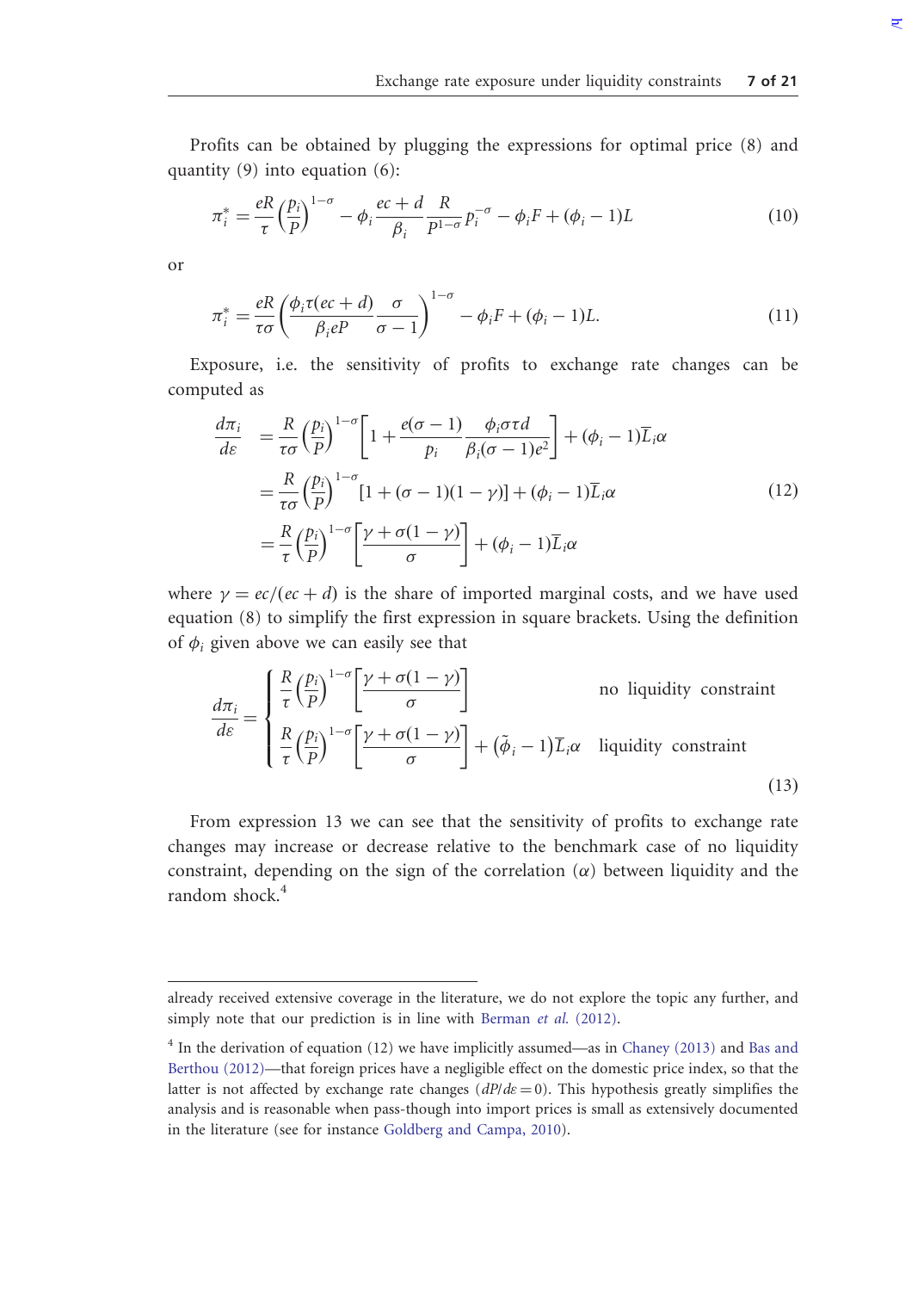Since  $p_i$  depends on financial costs  $\phi_i$ , as seen in equation (8) above, the sensitivity of profits to exchange rate changes is affected by the potential liquidity constraints faced by a firm due to their effect on marginal costs. Indeed,

$$
\frac{dp_i}{d\phi} = \frac{\tau(ec+d)}{\beta e} \frac{\sigma}{\sigma - 1} = \frac{p_i}{\phi}
$$

so that the same shock will affect firms differently depending on their financial conditions. To investigate this issue further we take the derivative of equation (12) with respect to liquidity and financial costs:

$$
\frac{d^2\pi_i}{d\bar{L}_i d\varepsilon} = \alpha(\tilde{\phi}_i - 1) \tag{14}
$$

$$
\frac{d^2 \pi_i}{d \tilde{\phi}_i d \varepsilon} = (1 - \sigma) \frac{R}{\phi \tau} \left(\frac{p_i}{P}\right)^{1 - \sigma} \left[\frac{\gamma + \sigma(1 - \gamma)}{\sigma}\right] + \overline{L}_i \alpha \tag{15}
$$

The former expression implies that exposure increases (decreases) with liquidity when  $\alpha > 0$  ( $\alpha < 0$ ). Equation (15) states that an increase in the cost of external finance relative to internal funds will decrease the sensitivity of profits to exchange rate changes when aggregate shocks are negatively correlated with firm liquidity  $(\alpha < 0)$ . In the opposite case  $(\alpha > 0)$  the sign of equation (15) is undetermined (the two components have opposite signs), although we can expect the relationship to be less markedly negative.

The model yields a set of testable implications for the determinants of profit exposure and the differential effect of exchange rate changes on profits conditional on a firm's financial conditions:

- profits increase with liquidity, productivity, but are negatively affected by financial costs; furthermore, they respond positively to exchange rate depreciations;
- exposure profit sensitivity to exchange rate changes increases (decreases) with liquidity when  $\alpha > 0$  ( $\alpha < 0$ ), i.e. when a depreciation increases (decreases) liquidity;
- exposure profit sensitivity to exchange rate changes– decreases (increases) with financial costs when  $\alpha < 0$  ( $\alpha > 0$ ), i.e. when a depreciation decreases (increases) liquidity.

#### 3 Data

We use data on French firms derived from an annual survey conducted by the French Ministry of Industry (*Enquête Annuelle d'Entreprises*). This gathers information on all manufacturing firms with at least 20 employees, plus some smaller firms with large sales (over 5 million euros); most of the data come from the income statements of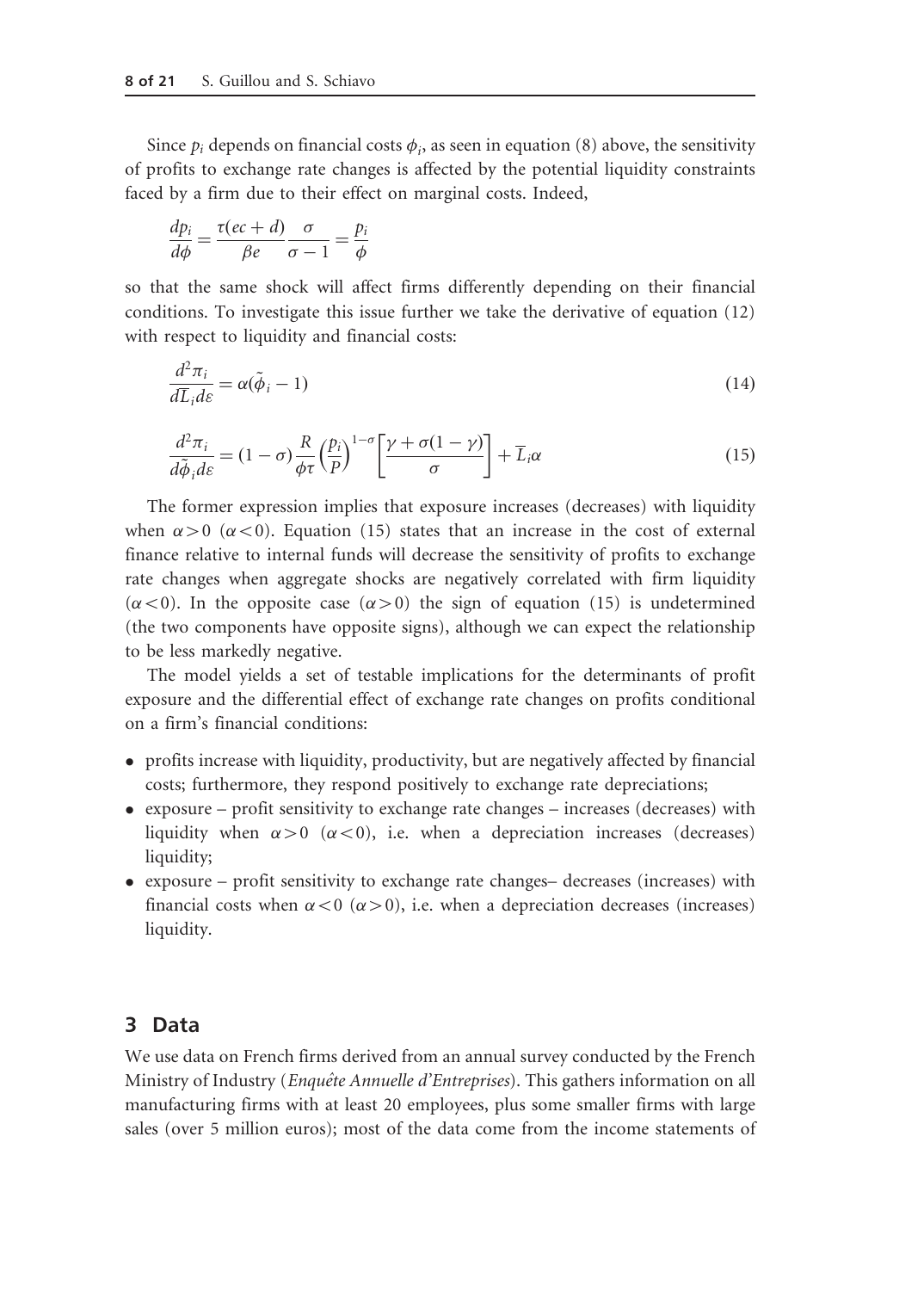participating firms. For the period 1995–2007, the original data set comprises around 250,000 observations for nearly 35,000 French firms, 75% of which are exporters.

We focus on exporting firms, since the decision whether to export is not modeled. We do some basic cleaning of the data, excluding observations for which profits are negative.<sup>5</sup> The top and bottom 1% of the observations in the key variables used in the analysis (profit, liquidity, financial costs, size and productivity) are then winsorized.<sup>6</sup> This leaves us with a sample of roughly 30,000 exporting firms, totaling some 186,500 observations. To measure profit, we rely on earnings before interest, taxes, depreciation and amortization, or gross profits.<sup>7</sup> This measures the economic performance of a firm before its financing operations are taken into account, so it should not be influenced by how a firm finances its activities. Note that while the model refers to profits from export sales only, in the empirical analysis we cannot determine the origin of revenues and therefore have to consider total profits.<sup>8</sup> We use industryspecific producer price indexes computed by the French National Institute for Statistics and Economic Research (INSEE) to deflate profits. Firm (total factor) productivity (TFP) is computed according to the so-called *multilateral productivity* index (Caves et al., 1982; Good et al., 1997), an index approach which works particularly well when comparing firms operating in different sectors across time.<sup>9</sup> Average labor productivity (sales per employee) is used as a robustness check. We use two measures of firm size: number of employees and total sales (in real terms).

To proxy for liquidity we take the ratio between firm cash flow and fixed tangible and intangible assets, while the cost of external financial resources is measured as interest and financial expenses over fixed assets.<sup>10</sup> Data limitations prevent us from

<sup>&</sup>lt;sup>5</sup> Given the double log specification of our regression equations this operation is irrelevant as those observations would be dropped from the analysis anyway.

<sup>6</sup> Winsorizing a variable entails setting its extreme realizations, e.g. those pertaining to the top/ bottom 1%, to a specified percentile of the data, say the 99th percentile.

 $7$  In the French data this is represented by *Excédent Brut d'Exploitation*.

<sup>8</sup> Although we are aware this poses empirical problems, it is not a major issue with respect to the model. Indeed, the Melitz (2003) setup implies that variable profits in each market are proportional to revenues, so that export sales are proportional to total profits (see Redding, 2010).

<sup>9</sup> This non-parametric methodology of multilateral translog index numbers accommodates the use of multiple inputs (capital, labor, and intermediates), is relatively easy to compute and, differently from other parametric methods that rely on structural estimations, does not face endogeneity issues. These features have made it a popular choice in the applied literature on firm heterogeneity (see for instance Bailey et al., 1992; Aw et al., 2000, 2001; Delgado et al., 2002).

<sup>&</sup>lt;sup>10</sup> These variables correspond to the French Capacité d'autofinancement and Intérêts et charges assimilées, respectively.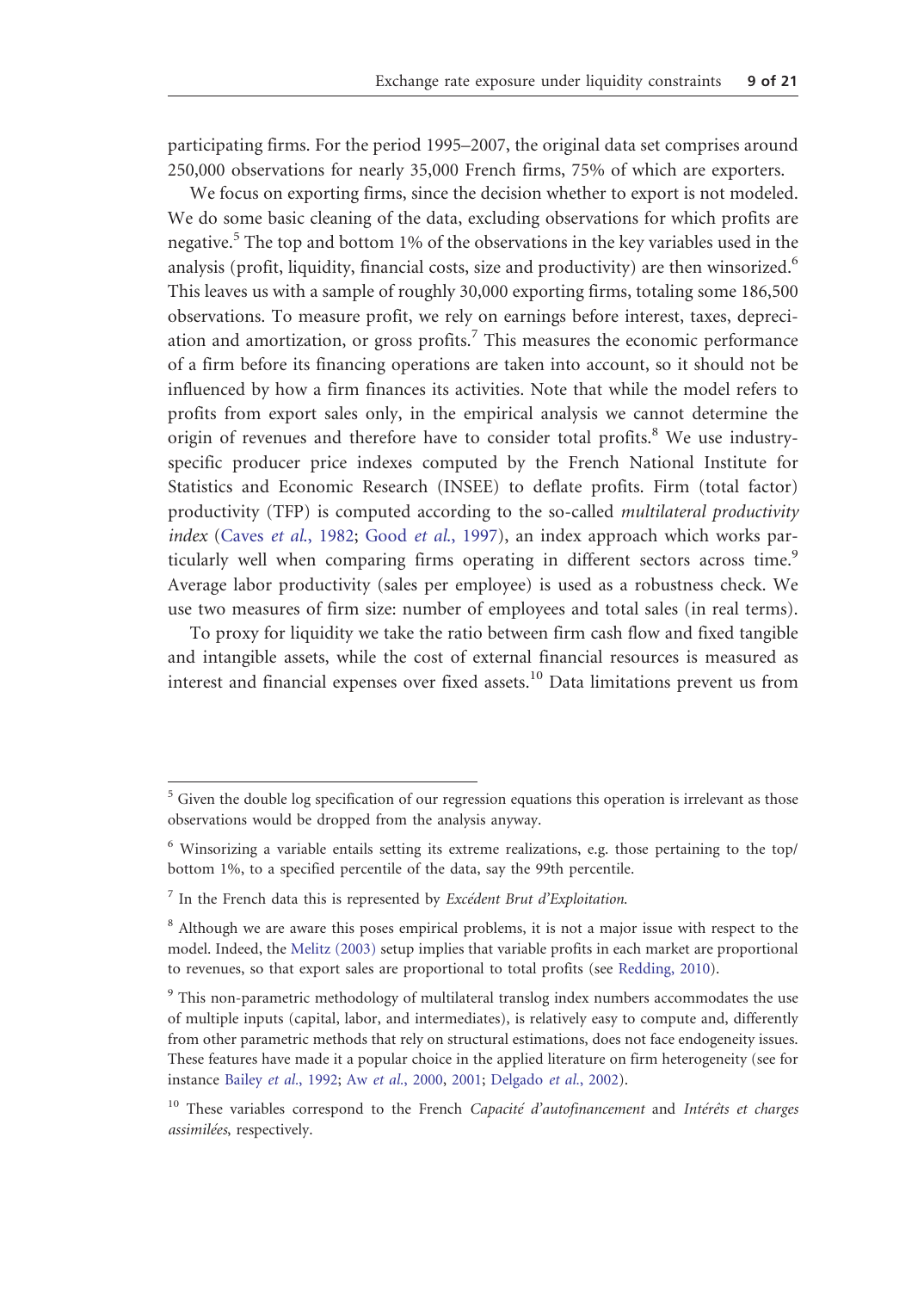computing financial costs as a ratio of debt, which would probably be a better measure of the cost associated with external finance.<sup>11</sup>

We use different exchange rate measures, to evaluate the robustness of our results. The first one is the nominal effective exchange rate (EER) for France computed monthly by the Bank for International Settlements (BIS) on a broad basket of currencies comprising 61 economies (Klau and Fung, 2006). Since we only have annual data on profits, we select (based on a dominant "end-of-the-year" date firms' book closing) the December value of the index. Note that EER computed by the BIS is such that an appreciation is associated with an increase in the index, opposite with respect to the definition of exchange rate we have used in the model. The second measure is the crude euro/dollar exchange rate, which we extended backward to the 1990s with the proper use of the French franc/dollar rate and the franc/euro official conversion rate. In this case, an increase in the exchange rate represents a depreciation of the domestic currency. Last, we build an industryspecific EER at the four-digit level of the International Standard Industrial Classification system (ISIC), using data on the 26 biggest importers of French products.<sup>12</sup> Weights are calculated from each industry's export share to the different destinations. Here as well, an increase of the EER means a depreciation of the domestic currency relative to the basket of the 26 currency-partners, implying a gain in price-competitiveness.

The correlation between liquidity and the different exchange rates ( $\alpha$  in the model) can be computed either across all observations, by sector (across the whole period, 1995–2007), or by year (across all four-digit sectors present in the data, 107), but not by firm, since the exchange rate is either common to all firms or sector specific. Computing an industry-specific correlation coefficient (that does not vary over time) implicitly assumes that the latter represents a structural feature of each sector depending, for instance, on the share of imported inputs in total cost or on invoicing practices common to all firms in a given industry. On the other hand, computing  $\alpha$  by year accounts for time-specific macroeconomic shocks common to

<sup>&</sup>lt;sup>11</sup> This implies that we are unable to determine whether high financial costs are due to high interest rates, high levels of debt, or a combination of the two. Fortunately, this distinction is not crucial: although the model assumes no relationship between the level of corporate debt and its cost, this is a simplifying assumption and the implications of the model are unaltered so long as total financial costs rise with both the (unitary) cost of finance and the stock of debt. It is important, however, to account for the possibility that large firms may face lower interest rates by normalizing for size, as our measure does.

<sup>&</sup>lt;sup>12</sup> The destination markets are Germany, Austria, Italy, Belgium-Luxembourg, Denmark, United Kingdom, Netherlands, Spain, Portugal, Greece, Ireland, Finland, United States, Japan, Canada, China, Poland, Norway, Sweden, Switzerland, Russia, Turkey, Hong Kong, Singapore, Thailand, and South Korea.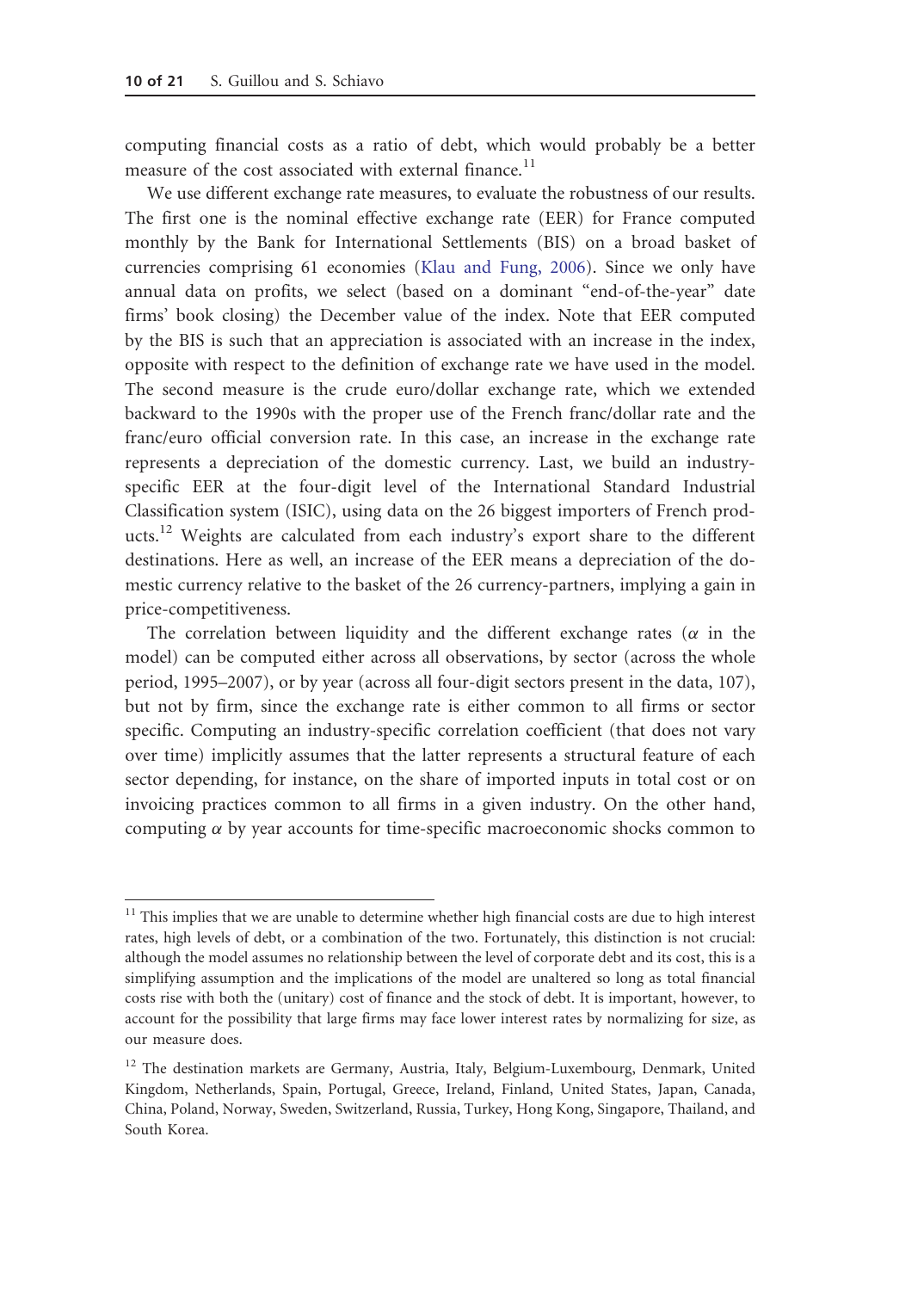| Exchange rate | Grouping  | Mean     | St. dev | Min      | Max      | Number of sectors $\alpha < 0$ |
|---------------|-----------|----------|---------|----------|----------|--------------------------------|
| €/\$          | By sector | 0.012    | 0.038   | $-0.350$ | 0.266    | 38                             |
|               | Overall   | 0.012    |         |          |          | $\mathbf 0$                    |
| <b>EERBIS</b> | By sector | $-0.018$ | 0.045   | $-0.253$ | 0.593    | 67                             |
|               | Overall   | $-0.013$ |         |          |          | all                            |
| EER           | By sector | $-0.018$ | 0.043   | $-0.528$ | 0.021    | 39                             |
|               | By year   | $-0.021$ | 0.015   | $-0.054$ | $-0.002$ | all                            |

Table 2 Summary statistics on correlation coefficients

all firms. Table 2 gives summary statistics of the different correlation coefficients with liquidity. $13$ 

For both the euro/dollar rate and the EER computed by the BIS a depreciation is, on average, associated with a mild improvement in firm's liquidity; although the size and magnitude of the correlation vary by industry, for almost two-thirds of the manufacturing sectors (67–69 out of 107) depreciation was concomitant with larger liquidity of firms, thus reinforcing its direct positive effect on profits. A similar result carries over to the industry-specific EER we have computed. For the latter, when the correlation is computed by year, it is always negative: on average, depreciations have lowered the availability of internal funds for firms in our sample.<sup>14</sup>

#### 4 Empirical results

The first hypothesis we wish to bring to the data tests the notion that profits are positively affected by exchange rate depreciations, and that firms with higher liquidity and lower financial costs enjoy higher profits. To this end, we perform a fixed effect estimation of the following regression equation:

$$
PROFIT_{ist} = a_0 + a_1 EER_{st} + a_2 PROD_{ist} + a_3 SIZE_{ist} + a_4 LIQ_{ist} + a_5 FINC_{ist} + v_i + \varepsilon_{ist}
$$
\n
$$
(16)
$$

where i, s, and t index firm, sector, and time, respectively,  $PROD_{ist}$  measures productivity,  $LIQ_{ist}$  stands for liquidity,  $FINC_{ist}$  for the cost of financial resources, and  $v_i$ 

<sup>&</sup>lt;sup>13</sup> Liquidity is defined at the firm level. Note that the different ways the EER is defined by the BIS and by us lead to opposite signs of the correlation reported in the table.

<sup>&</sup>lt;sup>14</sup> When computing the correlation by year we exclude 2000, which is our base year in the computation of the EER index and therefore shows no variation across industries.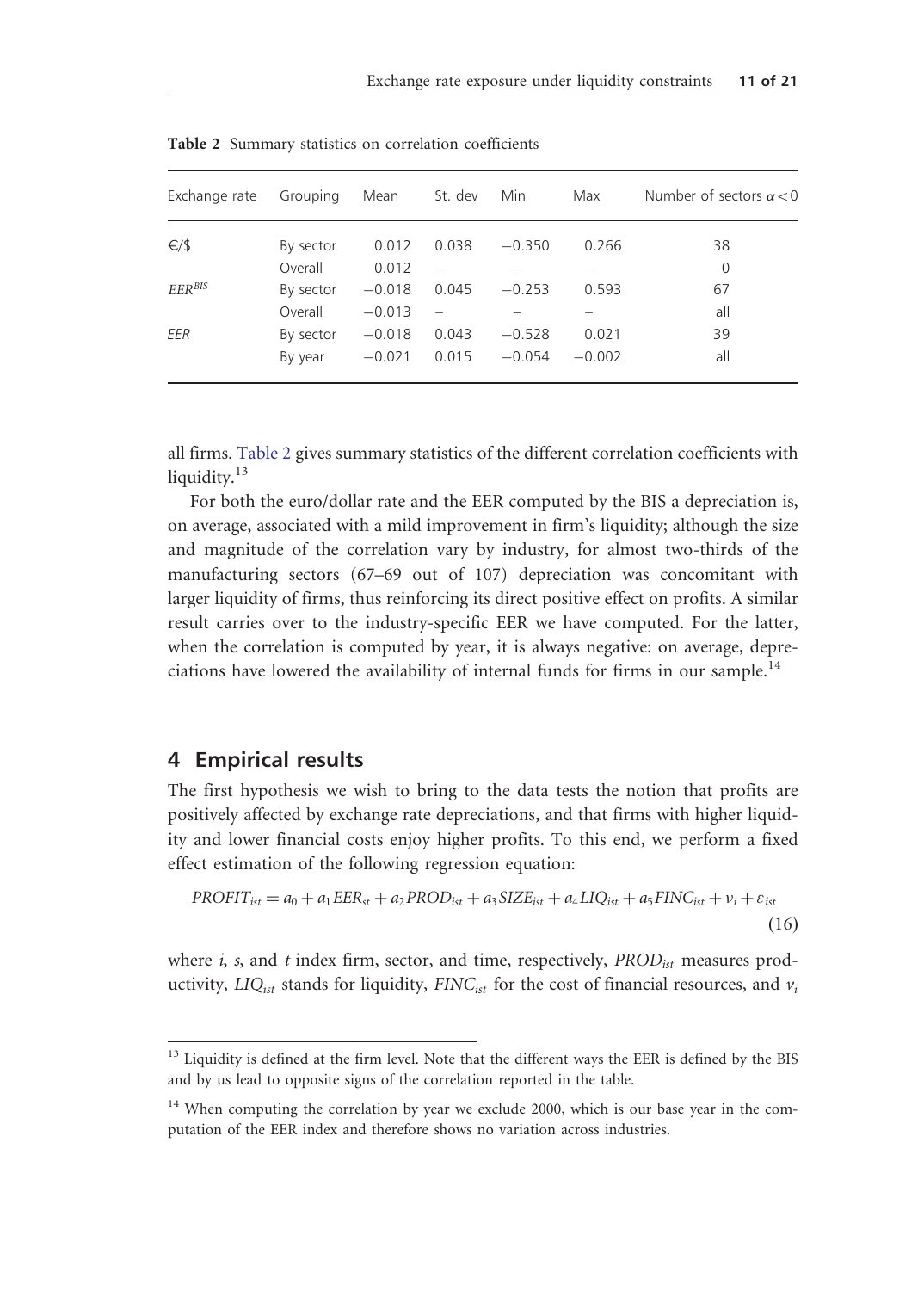is a firm-specific fixed effect. All variables enter the regression in logs.<sup>15</sup> To measure exchange rate movements we first use the BIS index ( $EER_t^{BIS}$ ), which varies over time but not across sectors. It is reminded that EER<sup>BIS</sup> is such that a depreciation implies a decrease in the index, meaning that we expect a negative coefficient. Second, we use the industry-specific effective exchange rate  $EER_{st}$ . In this case a depreciation implies an increase in the index, and we expect a positive effect on profit.<sup>16</sup> When the exchange rate is a sector-specific variable, we need to correct the downward bias introduced by the fact that error terms across firms are not independent (Moulton, 1990). This is done by clustering standard errors within each four-digit sector.

Table 3 reports results for the estimation of equation (16): we use both TFP and labor productivity, and employ both measures of firm size, namely, total sales and the number of employees.<sup>17</sup> Columns (1–3) concern the total economy EER from the BIS, while columns (4–6) concern the sectoral exchange rate; results obtained using the  $\epsilon$ /\$ exchange rate are similar and are not displayed. All coefficients have the expected sign across the different specifications of the empirical model. Larger and more productive firms are more profitable and this holds irrespectively of productivity index, size, and exchange rate measures. Liquidity also has a positive impact on profits, consistent with the model, while firms facing higher financial costs tend to report lower profits. The estimated coefficients are very stable across specifications, and they confirm that exchange rate depreciations are associated with an increase in profits as predicted by the model.

The model yields further predictions concerning the effect of exchange rate changes on profits conditional on a firm's financial conditions and the relationship between liquidity and exchange rate shocks. These conditional effects can be best evaluated using interaction terms. In particular, to test the main results of the model, we need to classify firms based on the sign of the correlation between liquidity and exchange rate changes. Our estimating equation takes the following form:

$$
PROFIT_{ist} = a_0 + a_1 EER_{st} + a_2 PROD_{ist} + a_3 SIZE_{ist} + a_4 LIQ_{ist} + a_5 FINC_{ist} + a_6(Z_{ist} \times EER_{st})
$$
  
+ 
$$
a_7(Z_{ist} \times D^{\alpha}) + a_8(EER_{st} \times D^{\alpha}) + a_9(Z_{ist} \times EER_{st} \times D^{\alpha}) + v_i + \varepsilon_{ist}
$$
(17)

 $15$  More precisely, for each variable (X), except TFP, entering the regression equation we apply the transformation  $\hat{X} = log(X + 1)$  and use  $\hat{X}$  in the analysis. This is done to avoid losing observations featuring zero in any of the relevant variables.

<sup>&</sup>lt;sup>16</sup> Since the exchange rate changes are common to all firms in the same sector, adding time dummies makes the identification of exchange rate effects dependent on variation across sectors only. This asks too much to the data, and the exchange rate is never significant.

<sup>&</sup>lt;sup>17</sup> Results obtained measuring size in terms of hours worked and capital stock are qualitatively similar and are not shown.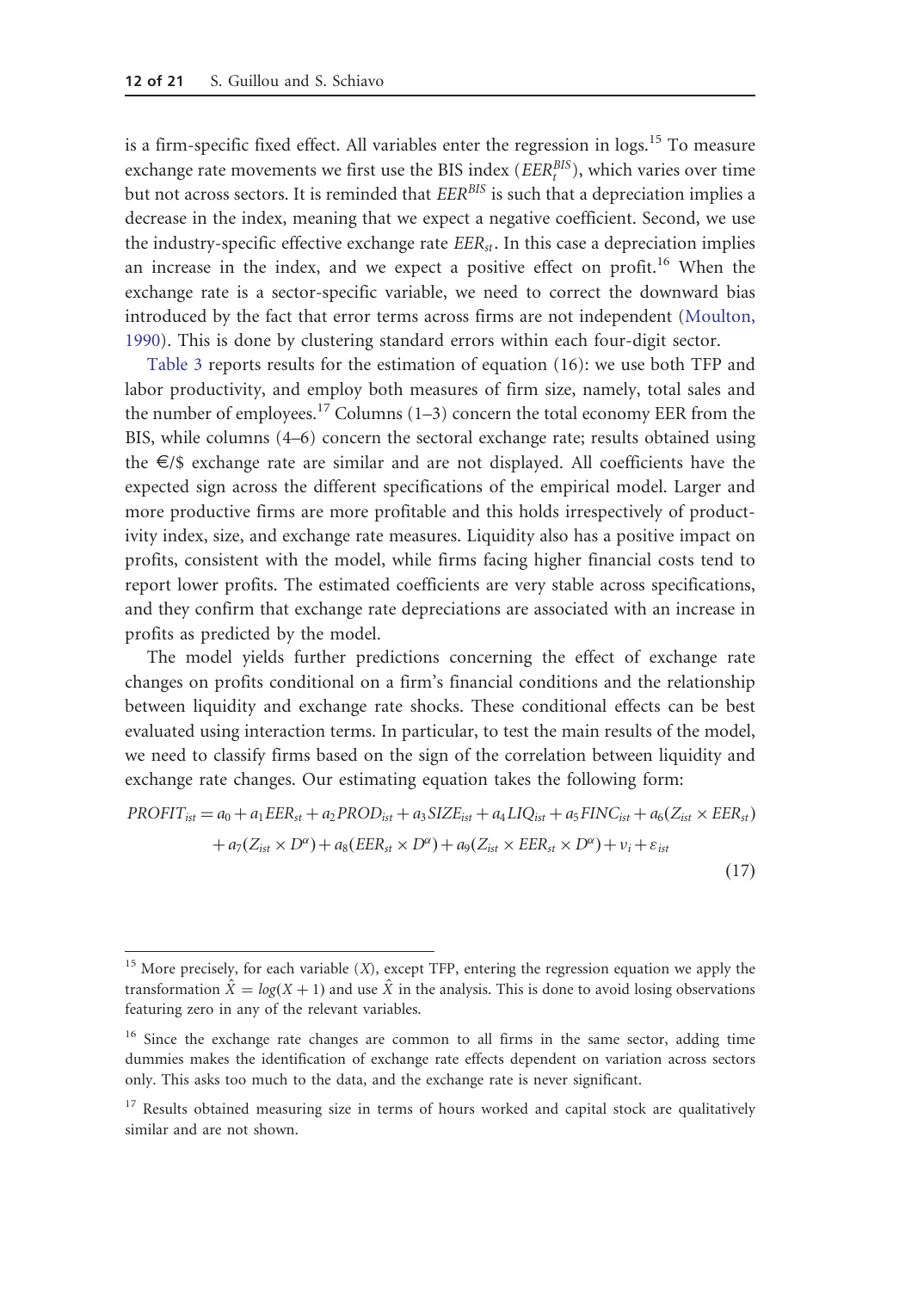| Exchange rate as: | EER-BIS     |             |                       | EER by industry |             |                       |  |
|-------------------|-------------|-------------|-----------------------|-----------------|-------------|-----------------------|--|
| Productivity as:  | TFP         | <b>TFP</b>  | Labor<br>Productivity | <b>TFP</b>      | <b>TFP</b>  | Labor<br>Productivity |  |
| Size as:          | Sales       | Employees   | Sales                 | Sales           | Employees   | Sales                 |  |
|                   | (1)         | (2)         | (3)                   | (4)             | (5)         | (6)                   |  |
| EER               | $-2.483***$ | $-2.328***$ | $-3.147***$           | $1.547***$      | $1.419***$  | $2.076***$            |  |
| Productivity      | (0.097)     | (0.121)     | (0.149)               | (0.244)         | (0.260)     | (0.323)               |  |
|                   | $1.744***$  | $2.845***$  | $1.084***$            | $1.570***$      | $2.677***$  | $0.983***$            |  |
| Size              | (0.085)     | (0.098)     | (0.049)               | (0.090)         | (0.100)     | (0.051)               |  |
|                   | $0.835***$  | $0.726***$  | $0.765***$            | $0.825***$      | $0.720***$  | $0.743***$            |  |
| Liquidity         | (0.021)     | (0.028)     | (0.022)               | (0.023)         | (0.031)     | (0.022)               |  |
|                   | $1.942***$  | $1.970***$  | $1.754***$            | $1.973***$      | $1.996***$  | $1.803***$            |  |
| Financial costs   | (0.195)     | (0.198)     | (0.181)               | (0.210)         | (0.212)     | (0.196)               |  |
|                   | $-1.631***$ | $-1.377***$ | $-1.240***$           | $-1.468***$     | $-1.200***$ | $-1.086***$           |  |
| Observations      | (0.269)     | (0.305)     | (0.207)               | (0.289)         | (0.325)     | (0.228)               |  |
|                   | 148,264     | 148,264     | 148,264               | 131,068         | 131,068     | 131,068               |  |
| Firms             | 26,212      | 26,212      | 26,212                | 23,151          | 23,151      | 23,151                |  |
| $R^2$             | 0.364       | 0.339       | 0.403                 | 0.359           | 0.335       | 0.394                 |  |

#### Table 3 Determinants of firm profits

\*\*\* $P < 0.01$ .

Clustered standard errors in brackets.

where  $Z_{ist}$  is either liquidity ( $LIQ_{ist}$ ) or financial costs ( $FINC_{ist}$ ), and  $D^{\alpha}$  is a dummy variable taking the value of 1 if the correlation between firm liquidity and exchange rate is positive and zero otherwise. Hence, the effect of an exchange rate movement on profits, conditional on Z, is  $(a_1 + a_6 Z)$  for firms whose liquidity increases following an appreciation of the domestic currency ( $\alpha$  < 0); the marginal effect becomes  $(a_1 + a_8) + (a_6 + a_9)Z$  for firms with a positive correlation  $(\alpha > 0)$ .<sup>18</sup>

Table 4 reports the estimation results, using different EER measures and different ways to compute the correlations. The first two columns in the table display results

<sup>&</sup>lt;sup>18</sup> Since all variables were centered before the regression (by subtracting the sample mean, see for instance Aiken and West, 1991),  $a_1$  represents the effect of exchange rate movements on the profits of an "average firm" whose liquidity increases following an appreciation  $(\alpha < 0)$ . Note that the correlation  $\alpha$  can be computed either by year (for all firms) or by sector (across all years). In the first case,  $\alpha$  turns out to be negative for all years in the sample (see Table 1 above), implying that higher financial costs make firm profits less responsive to exchange rate changes: the marginal effect on profits of a change in the exchange rate in this case is simply given by  $a_1 + a_6 Z$ .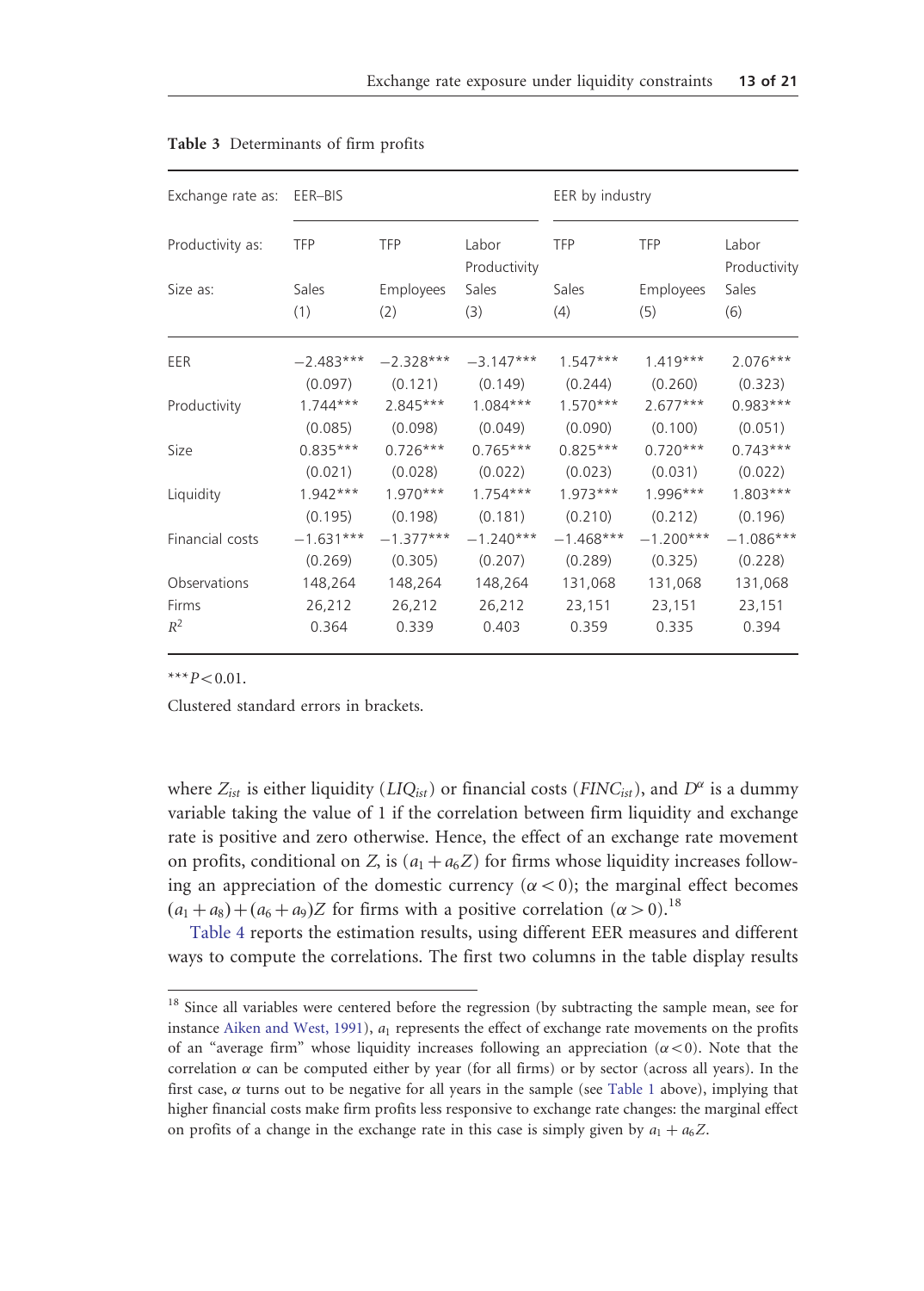| Exchange rate:                                                                 | EER-BIS<br>By industry     |                            | EER by industry            |                            |                            |                            |                                             |                                         |  |
|--------------------------------------------------------------------------------|----------------------------|----------------------------|----------------------------|----------------------------|----------------------------|----------------------------|---------------------------------------------|-----------------------------------------|--|
| $\alpha$ computed:                                                             |                            |                            | By industry                |                            | By year                    |                            | By industry                                 |                                         |  |
| Interaction<br>variable Z:                                                     | Financial<br>costs         | Liquidity                  | Financial<br>costs         | Liquidity                  | Financial<br>costs         | Liquidity                  | Financial<br>costs                          | Liquidity                               |  |
|                                                                                | (1)                        | (2)                        | (3)                        | (4)                        | (5)                        | (6)                        | (7)                                         | (8)                                     |  |
| EER                                                                            | $-2.621***$<br>(0.124)     | $-2.919***$<br>(0.132)     | $0.824***$<br>(0.203)      | $0.835***$<br>(0.201)      | $1.751***$<br>(0.295)      | $1.938***$<br>(0.341)      | $1.033***$<br>(0.277)                       | $0.848***$<br>(0.243)                   |  |
| TFP                                                                            | $1.747***$<br>(0.086)      | $1.749***$<br>(0.087)      | $1.591***$<br>(0.092)      | $1.589***$<br>(0.094)      | $1.549***$<br>(0.091)      | $1.551***$<br>(0.092)      | $1.599***$<br>(0.090)                       | $1.140***$<br>(0.069)                   |  |
| Size                                                                           | $0.832***$<br>(0.021)      | $0.826***$<br>(0.021)      | $0.820***$<br>(0.022)      | $0.817***$<br>(0.022)      | $0.827***$<br>(0.022)      | $0.824***$<br>(0.022)      | $0.819***$<br>(0.022)                       | $0.786***$<br>(0.018)                   |  |
| Liquidity                                                                      | $1.941***$<br>(0.195)      | $2.019***$<br>(0.277)      | $1.966***$<br>(0.209)      | $1.879***$<br>(0.192)      | 1.989***<br>(0.215)        | $1.972***$<br>(0.214)      | $1.963***$<br>(0.209)                       | $0.545***$<br>(0.107)                   |  |
| <b>Financial Costs</b>                                                         | $-1.673***$<br>(0.339)     | $-1.597***$<br>(0.269)     | $-1.235***$<br>(0.295)     | $-1.451***$<br>(0.295)     | $-1.468***$<br>(0.285)     | $-1.450***$<br>(0.283)     | $-1.480***$<br>(0.318)                      | $-0.534***$<br>(0.172)                  |  |
| $Z \times EER$                                                                 | $9.047***$<br>(2.813)      | $5.345***$<br>(1.584)      | $-5.746**$<br>(2.781)      | 0.166<br>(0.572)           | $-8.086**$<br>(3.283)      | $-2.116$<br>(1.289)        |                                             |                                         |  |
| $D^{\alpha}\times \mathsf{EER}$                                                | $0.682***$<br>(0.229)      | $0.854***$<br>(0.246)      | 1.288***<br>(0.377)        | $1.578***$<br>(0.392)      |                            |                            | $1.294***$<br>(0.428)                       | 0.690<br>(0.515)                        |  |
| $D^{\alpha} \times Z$                                                          | 0.379<br>(0.342)           | $-0.170$<br>(0.308)        | $-0.267$<br>(0.379)        | 0.198<br>(0.317)           |                            |                            |                                             |                                         |  |
| $Z \times EER$                                                                 | $-0.578$<br>(3.596)        | $-4.018**$<br>(1.886)      | $-3.772$<br>(4.559)        | $-4.862***$<br>(1.205)     |                            |                            |                                             |                                         |  |
| Z second<br>quartile $\times$ EER<br>Z third<br>quartile $\times$ EER          |                            |                            |                            |                            |                            |                            | $-0.251*$<br>(0.127)<br>$-0.179$<br>(0.180) | 0.116<br>(0.262)<br>$-0.392$<br>(0.263) |  |
| Z fourth<br>quartile $\times$ EER<br>$D^{\alpha} \times Z$ second              |                            |                            |                            |                            |                            |                            | $-0.417$<br>(0.282)<br>$0.455**$            | $-0.624**$<br>(0.241)<br>0.115          |  |
| quartile $\times$ EER<br>$D^{\alpha} \times Z$ third                           |                            |                            |                            |                            |                            |                            | (0.221)<br>$-0.109$                         | (0.430)<br>0.084                        |  |
| quartile $\times$ EER<br>$D^{\alpha} \times Z$ fourth<br>quartile $\times$ EER |                            |                            |                            |                            |                            |                            | (0.311)<br>$-0.411$<br>(0.425)              | (0.451)<br>$-0.361$<br>(0.466)          |  |
| Observations<br>Firms<br>$\mathbb{R}^2$                                        | 148,264<br>26,212<br>0.365 | 148,264<br>26,212<br>0.366 | 131,068<br>23,151<br>0.361 | 131,068<br>23,151<br>0.362 | 119,688<br>22,899<br>0.359 | 119,688<br>22,899<br>0.359 | 131,068<br>23,151<br>0.361                  | 131,068<br>23,151<br>0.549              |  |
|                                                                                |                            |                            |                            |                            |                            |                            |                                             |                                         |  |

|  |  |  |  | Table 4 Exchange rate effect on profits, conditional on liquidity and financial cost |  |  |  |  |
|--|--|--|--|--------------------------------------------------------------------------------------|--|--|--|--|
|--|--|--|--|--------------------------------------------------------------------------------------|--|--|--|--|

Clustered standard errors in brackets; \*\*\* $P<0.01$ ; \*\* $P<0.05$ ; \* $P<0.1$ .

Productivity as TFP; size as total sales; constant term (and quartile dummies in cols 7 and 8) not shown. Regression performed on centered variables.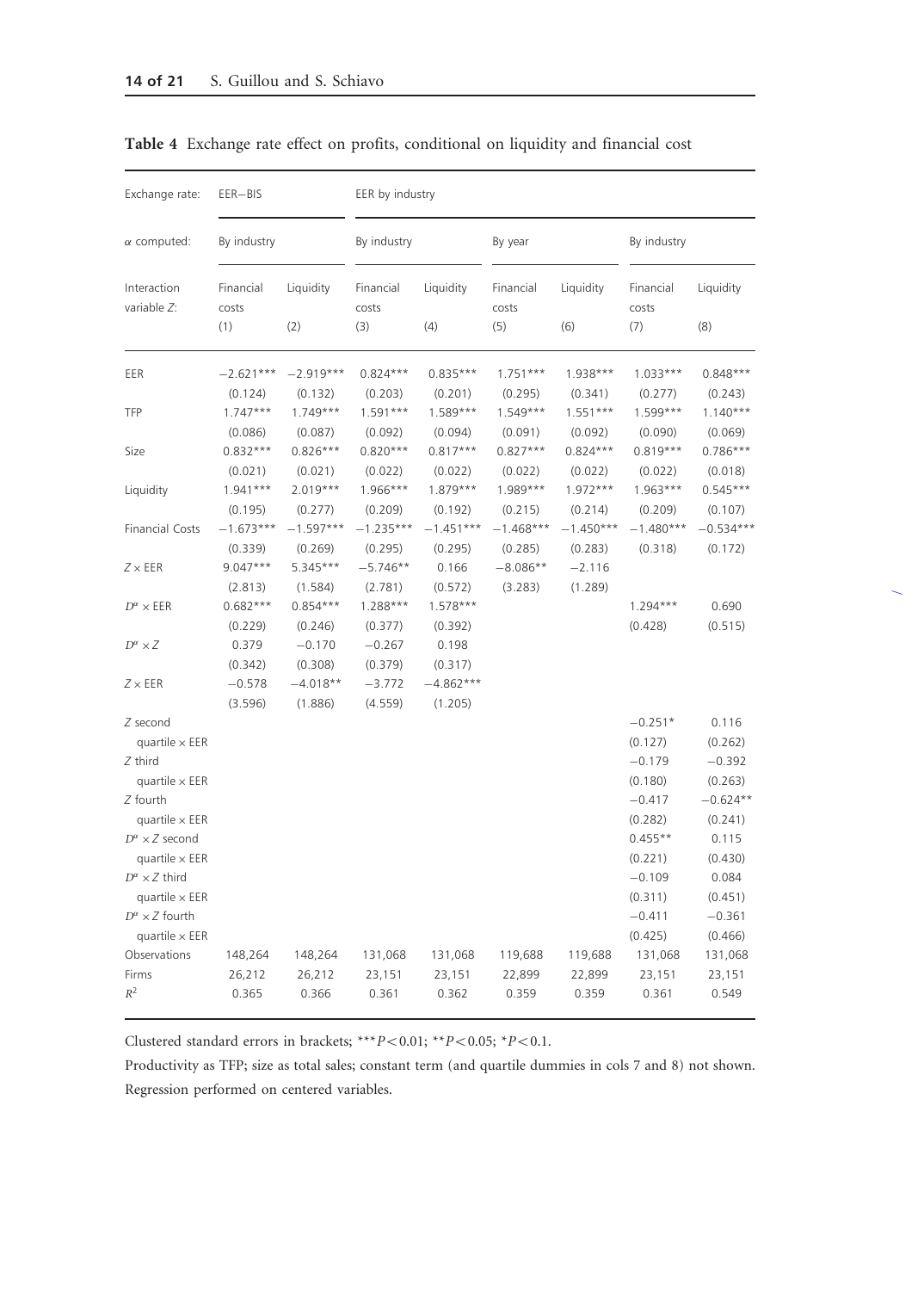

Figure 1 Exchange rate effect on profits conditional on liquidity. The figure refers to the BIS EER; the correlation between firm liquidity and the exchange rate  $(\alpha)$  is computed by fourdigit ISIC sector.

obtained using the BIS EER index, and computing the correlation  $\alpha$  between firm's liquidity and exchange rate industry by industry. Results are in line with the predictions of the model: an appreciation is associated with lower profits, and the effect depends on financial conditions, as the significant coefficient of the interaction term  $Z \times EER$  shows. Furthermore, the interaction term changes depending on whether the correlation  $\alpha$  is positive or negative: when the interaction is performed on financial costs, the coefficient of the three-way interaction has the correct sign but it is not significant. Results are stronger when the interaction is with liquidity (column 2): here the data confirm the existence of a differential effect of the exchange rate on profits for firms characterized by a positive  $\alpha$  relative to the reference group ( $\alpha$  < 0).

This can be seen more easily with the help of Figure 1, where the marginal effect of EER on profits is plotted against different values of liquidity: both for firms characterized by positive and negative correlation, appreciation lowers profits, but the effect is milder (and its dependence on liquidity much weaker) when the correlation  $\alpha$  is positive.<sup>19</sup> The same qualitative picture emerges using the euro/dollar exchange rate (results not reported), although in that case interactions are not always significant. This may be due to the fact that the dollar exchange rate is not equally relevant for all firms in the sample, and by using it as a measure of the exchange rate shocks

<sup>&</sup>lt;sup>19</sup> Results obtained using a single correlation coefficient for all firms are also consistent with the model, but in that case we do not have a three-way interaction because all firms would have the same  $\alpha$ .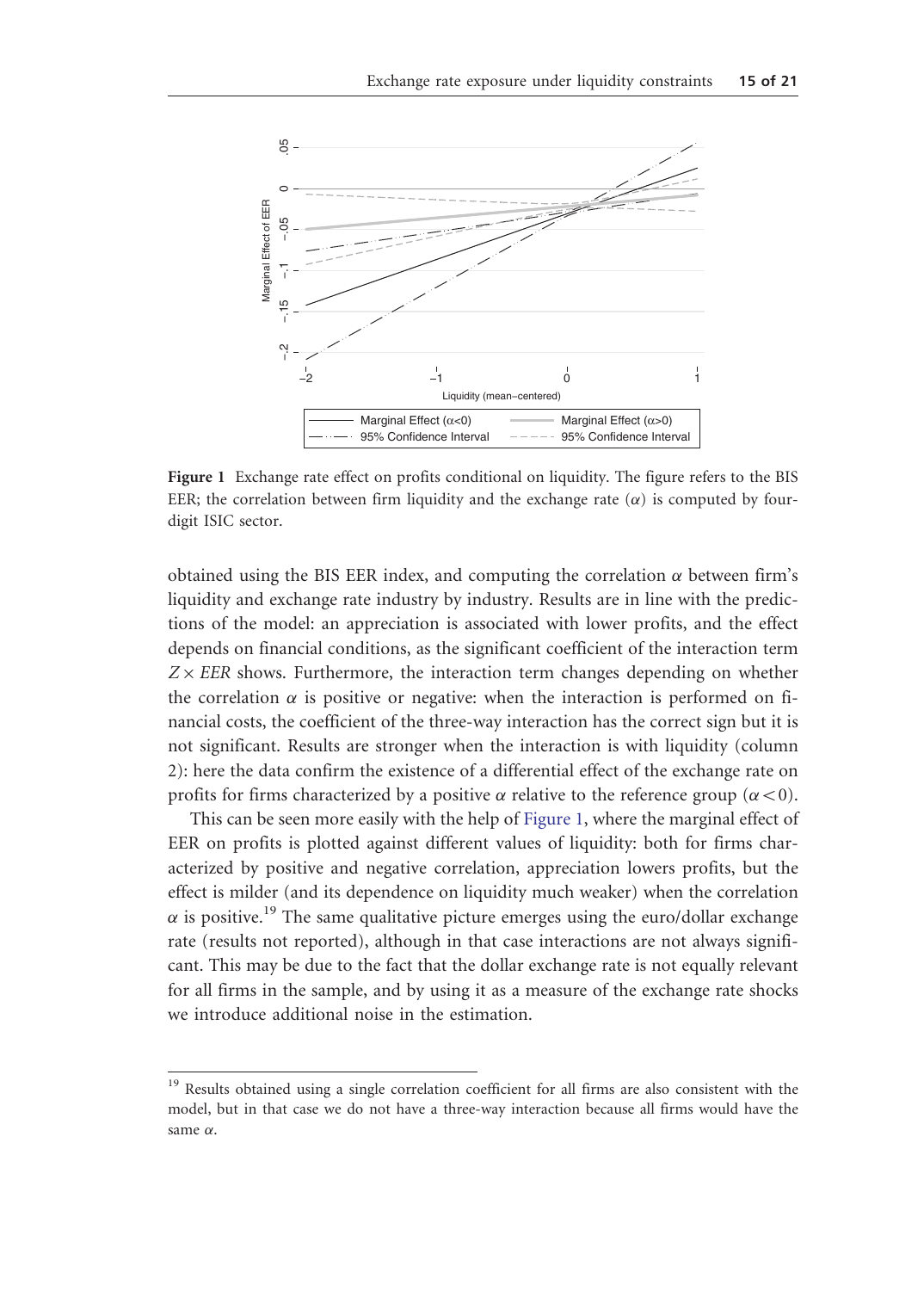In the remaining part of the table we concentrate on results stemming from the use of our industry-specific EER, which is more detailed and incorporates more information into the regression model. In columns 3 and 4 of Table 4,  $\alpha$  is again computed by sector. The model suggests that financial costs negatively affect exposure when  $\alpha$  < 0, and that the relationship should be flatter when the correlation has the opposite sign (see equation (15) above). The data support only the first part of the prediction: exposure equals  $0.824 - 5.746$ FinCosts for firms whose liquidity responds negatively to a depreciation ( $\alpha$ <0), whereas the coefficient of the three-way interaction ( $D^{\alpha} \times FinCost \times EER$ ) is not significant. In the case of liquidity, the interaction  $LIQ \times EER$  is not significant, while the coefficient of the three-way interaction  $D^{\alpha} \times LIQ \times EER$  is significantly negative, something that runs against the model predictions. Here, although we do find that the impact of an exchange rate shock on profit varies according to the sign of the correlation  $\alpha$ , this difference is not fully in line with the model.

Our industry-specific EER allows us to compute the correlation between the exchange rate and liquidity also by year. Columns 5 and 6 display the relevant results: here the correlation is always negative, so that the marginal effect of a depreciation on profits should be a decreasing function of liquidity or financial costs. Indeed, the interaction terms are negative (and significant in the case of financial costs): although depreciation tends to increase profits, its effect decreases for higher values of liquidity or financial costs. All the other controls retain the expected sign and significance.

Figure 2 proposes a graphical representation of the impact of EER on profits, conditional of financial costs. It is worth noting that over 95% of the values taken by



Figure 2 Exchange rate effect on profits conditional on financial costs. The correlation between firm liquidity and the exchange rate  $(\alpha)$  is computed by year.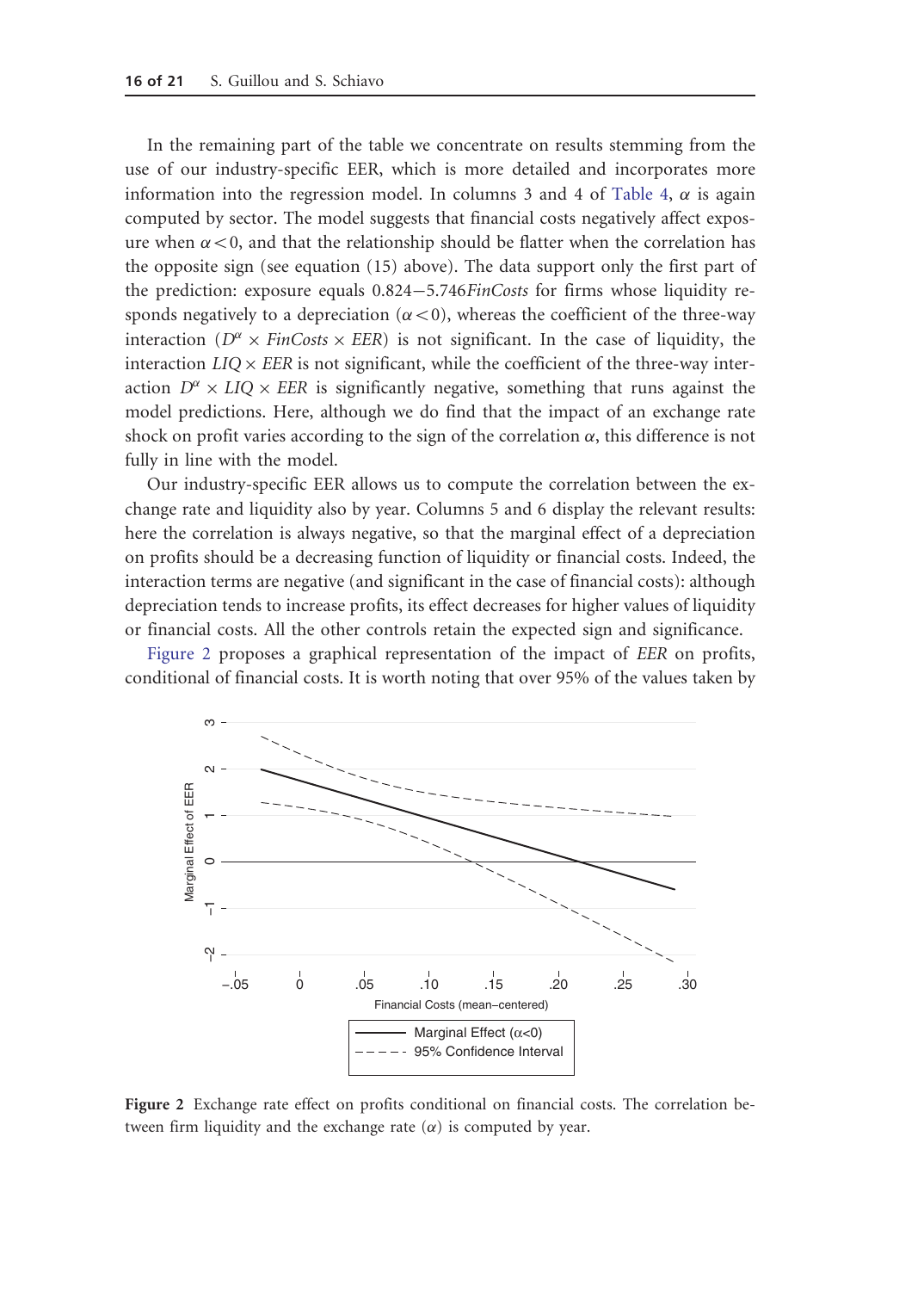our measure of financial costs (in logs and mean-centered) are below 0.10: Figure 2 shows that within that range the marginal effect of depreciation is significantly above zero, consistently with the model.

To further investigate the relationship between exposure and financial variables, we look at how profits respond across different quartiles of the distribution of either liquidity or financial costs: this allows us to check for possible nonlinear effects. If these were present, the analysis based on simple linear interactions may not be able to adequately capture the whole picture. We tackle the problem by modifying the estimating equation to allow the exchange rate to have differential effects on firms belonging to the various quartiles of the distribution (of financial costs or liquidity). For the sake of brevity we only report results using the industry-specific EER. The regression equation takes the following form:

$$
PROFIT_{ist} = a_0 + a_1 EER_{st} + a_2 PROD_{ist} + a_3 SIZE_{ist} + a_4 LIQ_{ist} + a_5 FINC_{ist} + a_6 (EER_{st} \times D^{\alpha})
$$
  
+ 
$$
\sum_{k=2}^{4} (q_k Q_{ist}^k) + \sum_{k=2}^{4} (b_k Q_{ist}^k \times D^{\alpha}) + \sum_{k=2}^{4} (c_k Q_{ist}^k \times EER_{st})
$$
  
+ 
$$
\sum_{k=2}^{4} (d_k Q_{ist}^k \times EER_{st} \times D^{\alpha}) + v_i + \varepsilon_{ist}
$$
(18)

where  $Q<sup>k</sup>$  is an indicator variable for firms in the k-th quartile of the distribution of financial variables, and  $D^{\alpha} = 0$  when the correlation between liquidity and exchange rate is negative  $(D^{\alpha} = 1 \text{ otherwise}).^{20}$ 

The model suggests that  $a_1$  is positive (as before); the coefficients  $c_2 - c_4$  are negative;  $d_2 - d_4$  (marking the difference between firms belonging to the same quartile of financial variables, with  $\alpha > 0$ ) are positive. Results are broadly consistent with the predictions of the model (although not all the coefficients are significant), especially when the interaction takes place with financial costs (column 7 of Table 4): moving from the first to the second quartile of financial costs distribution lowers exposure when  $\alpha < 0$ , while increases it otherwise. More specifically, the marginal effect of a depreciation on profits goes down from  $1.033$  to  $0.782$   $(1.033 - 0.251)$  in the former case  $(\alpha < 0)$ , and goes up from 2.327  $(1.033 + 1.294)$  to 2.782  $(2.327 + 0.455)$  when  $\alpha > 0$ . Coefficients for higher quartiles are not significant. A joint test of significance for the dummies  $(H_0 : d_2 + d_3 + d_4 = 0)$  is rejected when the interaction takes place with financial costs (column 7), not in the case of liquidity (column 8).

Figure 3 gives a graphical representation of the effect of exchange rate changes on profits across different quartiles of the financial cost distribution. Clearly, profits react

 $20$  So, for instance, the marginal effect of a currency depreciation on profits for firms in the second quartile of the distribution when  $\alpha < 0$  is  $a_1 + c_2$ , and  $(a_1 + a_6) + (c_2 + d_2)$  for firms of the same quartile characterized by a positive correlation between liquidity and the exchange rate ( $\alpha > 0$ ).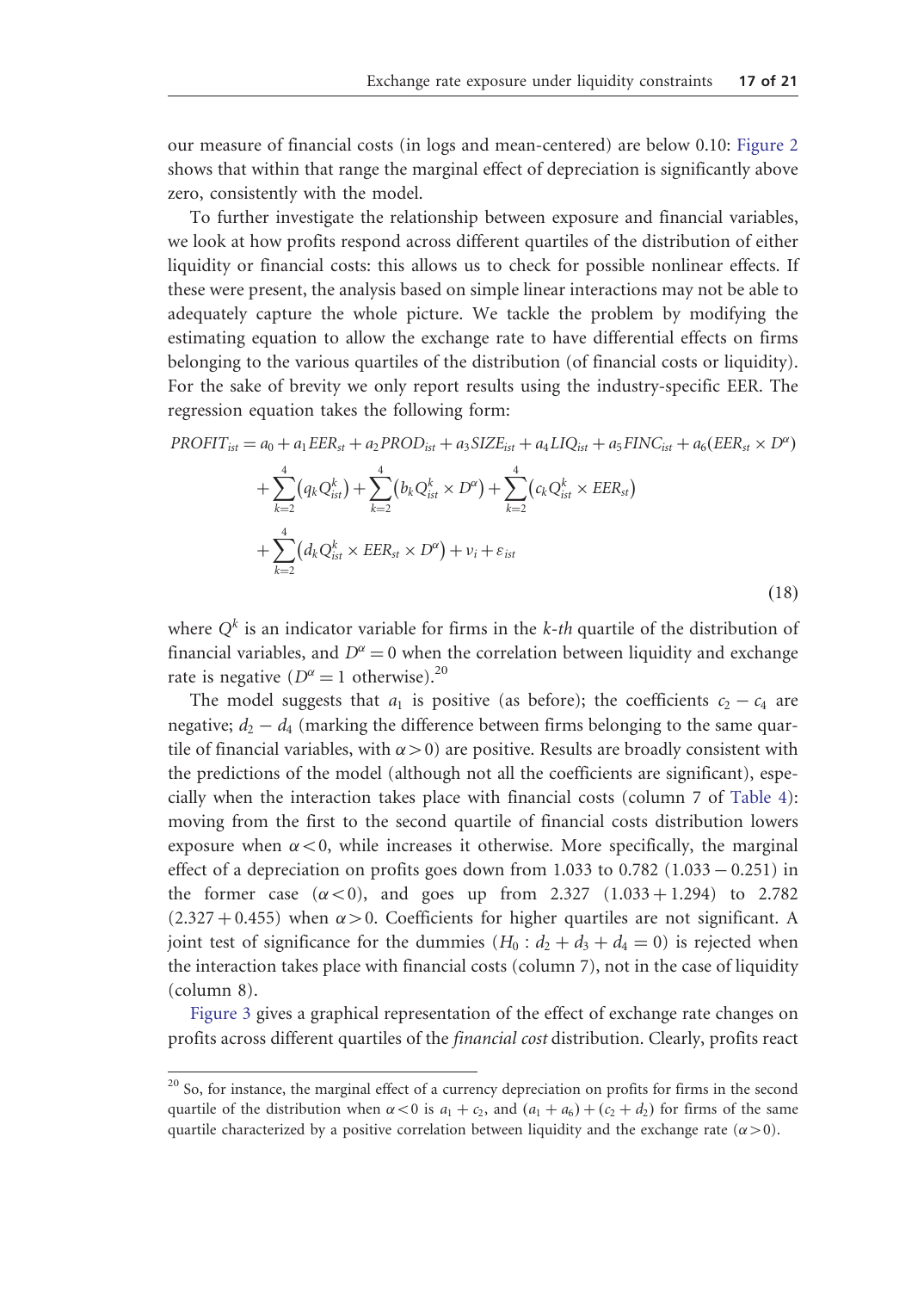

Figure 3 Exchange rate effect on profits across quartiles of the distribution of financial costs. The correlation between firm liquidity and the exchange rate  $(\alpha)$  is computed by four-digit ISIC sector.

differently to exchange rate shocks depending on the sign of the correlation  $\alpha$ , and the position within the distribution of financial costs. What is more, we find evidence of a nonlinear effect that may explain why the simple linear interaction between continuous variables fails to capture the predictions of the model precisely. When  $\alpha$ <0 higher financial costs are associated with lower exposure: the change is more pronounced when moving from the first to the second quartile, after which the relationship flattens out. The picture changes for  $\alpha > 0$ : in this case the effect of a currency depreciation is stronger for firms in the second quartile of financial costs (compared to firms in the first quartile, which are our reference group) and starts to decline only afterward.<sup>21</sup> When we interact the exchange rate with liquidity, we get qualitatively similar results: firms in different quartiles of the liquidity distribution behave differently. This time it is the coefficient associated with the fourth quartile to be significantly negative  $(-0.614)$  when  $\alpha < 0$ , while the coefficients on the interaction terms are nonsignificant for observations with  $\alpha > 0$ .

The empirical analysis broadly supports the main prediction of the model, although the results are not always strong in terms of statistical significance. In particular, we find that a firm's financial conditions affect its ability to benefit from exchange rate movements, and this relationship is mediated by the interplay between currency depreciations and liquidity. Moreover, there are marked differences in the behavior of firms in the bottom half of the distribution of financial costs. Further

 $21$  It is worth noting, however, that standard errors are relatively large.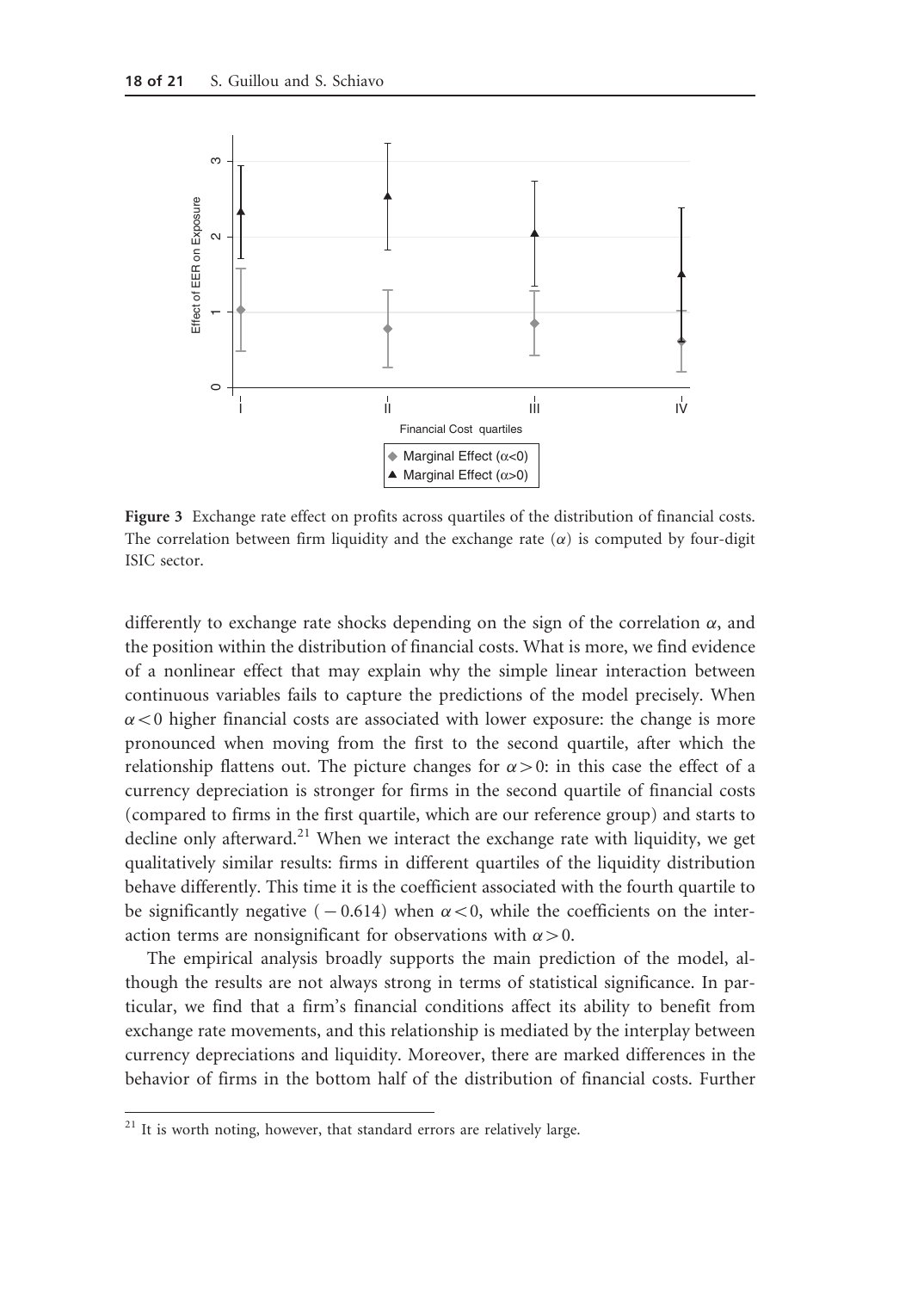research to unveil the sources of these differential effects is needed to shed more light on this issue.

With respect to the existing literature, we confirm the fact that firms may react very differently to similar shocks, as already suggested by Muûls (2008) and Berman et al. (2012). In particular, firm-level export sales display a heterogeneous response to not only exchange rate movements but also profits. Furthermore, in line with what is reported by Héricourt and Poncet (2013) and Strasser (2013) for export quantities and prices, we find that the financial situation of the firm critically affects the way it reacts to exchange rate shocks. In fact, low liquidity or high financial costs (likely sign of a deteriorated financial position) reduce a firm's ability to take advantage of depreciations. In addition to these results, which confirm recent findings in the empirical literature, we have shown that the exchange rate may itself affect the financial position of a firm, and therefore determine an additional layer of heterogeneity.

#### 5 Conclusion

Our article develops a simple model in which exporting firms are characterized by heterogeneous productivity and may face liquidity constraints. This setup is used to analyze exchange rate exposure, i.e. the sensitivity of profits to exchange rate changes, and to derive testable implications that we then bring to the data.

Overall, the empirical results support the model's general framework: the analysis of a large panel of French exporting firms confirms that exchange rate depreciations tend to boost profits, and that size, liquidity, and low financial costs exert a positive effect on them.

Regarding the main prediction of the model, we find that a firm's financial profile significantly affects the response of its profits to exchange rate movements. Moreover, the sign of the correlation between firm liquidity and exchange rate matters for exposure. The effects of liquidity constraints on profit exposure depend on the nature of the exchange rate shocks exporting firms face, and on their ability to react to them. Less financially constrained firms tend to reap larger benefits from currency depreciations. More generally, our investigation into the effects of the exchange rate on profits conditional on financial variables shows a marked difference in the behavior of firms belonging to the bottom half of the distributions (which appear to comply more closely with the predictions of the model), from those in the upper quartiles. The article offers new insights into both the firm-level channels through which depreciation affects export activities, and exchange rate exposure. It highlights the fact that a firm's financial characteristics affect its profit sensitivity to exchange rate changes.

The policy relevance of our results is threefold. First, our conclusions confirm the main message that emerges from the literature on firm heterogeneity: distinctive firm characteristics result in differentiated responses to exogenous shocks. Hence, any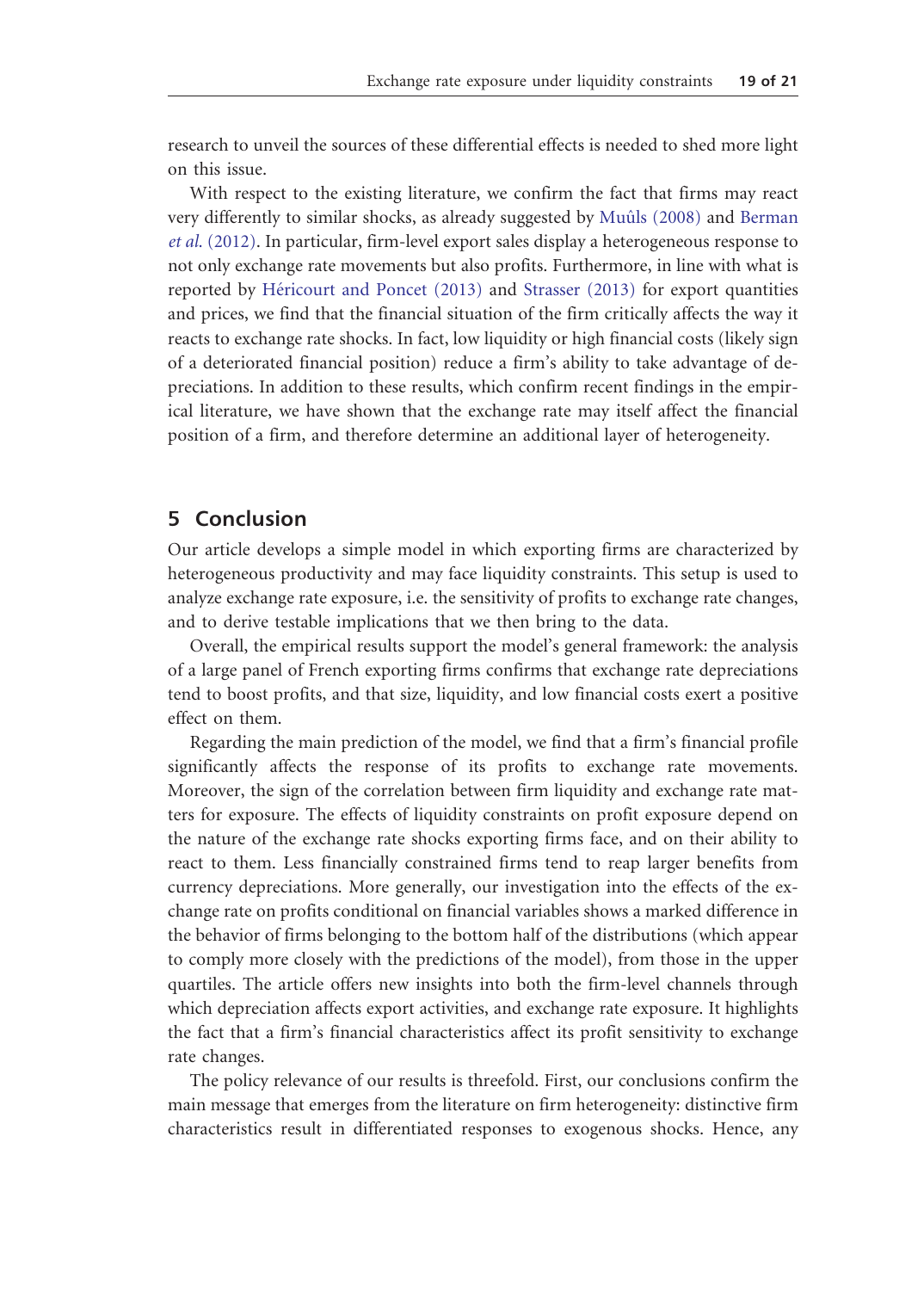measure aimed at stimulating a specific behavior by firms must consider that the average effect under scrutiny may mask large and persistent differences across groups of firms. Second, financial factors are crucial because they may act not only as direct constraints on firms' choices but also indirectly, as they affect the reaction of firms to shocks or incentives. Last, our results suggest that exchange rate depreciations tend to be beneficial for firm profits, but at the same time they make clear that such variations trigger a complex set of adjustment mechanisms that needs to be better investigated and integrated in the policy debate.

The analysis can be further refined, both theoretically and empirically, in several directions. With respect to the model, possible extensions would entail allowing firms to hedge, at least partially, their exchange rate risk. From the empirical point of view, a deeper understanding of the sign of the correlation between liquidity and exchange rate should provide more information on the characteristics of a firm that affect its exposure. Finally, further studies might try to quantify the relative importance of the imported-input versus the liquidity channel in determining the effects of exchange rate fluctuations.

#### References

- Aiken, L. and S. West (1991), Multiple Regression: Testing and Interpreting Interactions. Sage: London, UK.
- Aw, B. Y., X. Chen and M. J. Roberts (2001), 'Firm-level evidence on productivity differentials and turnover in Taiwanese manufacturing,' Journal of Development Economics, 66(1), 51–86.
- Aw, B. Y., S. Chung and M. J. Roberts (2000), 'Productivity and turnover in the export market: micro-level evidence from the Republic of Korea and Taiwan (China),' World Bank Economic Review, 14(1), 65–90.
- Bailey, M. N., C. Hulten and D. Campbell (1992), 'Productivity dynamics in manufacturing plants,' Brooking Papers on Economic Activity. Microeconomics, 4, 187–249.
- Bas, M. and A. Berthou (2012), 'The decision to import capital goods in India: Firms' financial factors matter,' The World Bank Economic Review, 26(3), 486–513.
- Berman, N., P. Martin and T. Mayer (2012), 'How do different exporters react to exchange rate changes?' Quarterly Journal of Economics, 127(1), 437–492.
- Bodnar, G., B. Dumas and R. Marston (2002), 'Pass-through and exposure,' Journal of Finance, 57(1), 199–231.
- Buch, C. M., I. Kesternich, A. Lipponer and M. Schnitzer (2010), 'Exports versus FDI revisited: does finance matter?' Discussion Paper Series 1: Economic Studies 2010.03, Deutsche Bundesbank, Research Centre.
- Caves, D. W., L. R. Christensen, W. R. Laurits and W. E. Diewert (1982), 'Multilateral comparisons of output, input, and productivity using superlative index numbers,' Economic Journal, 92(365), 73–86.